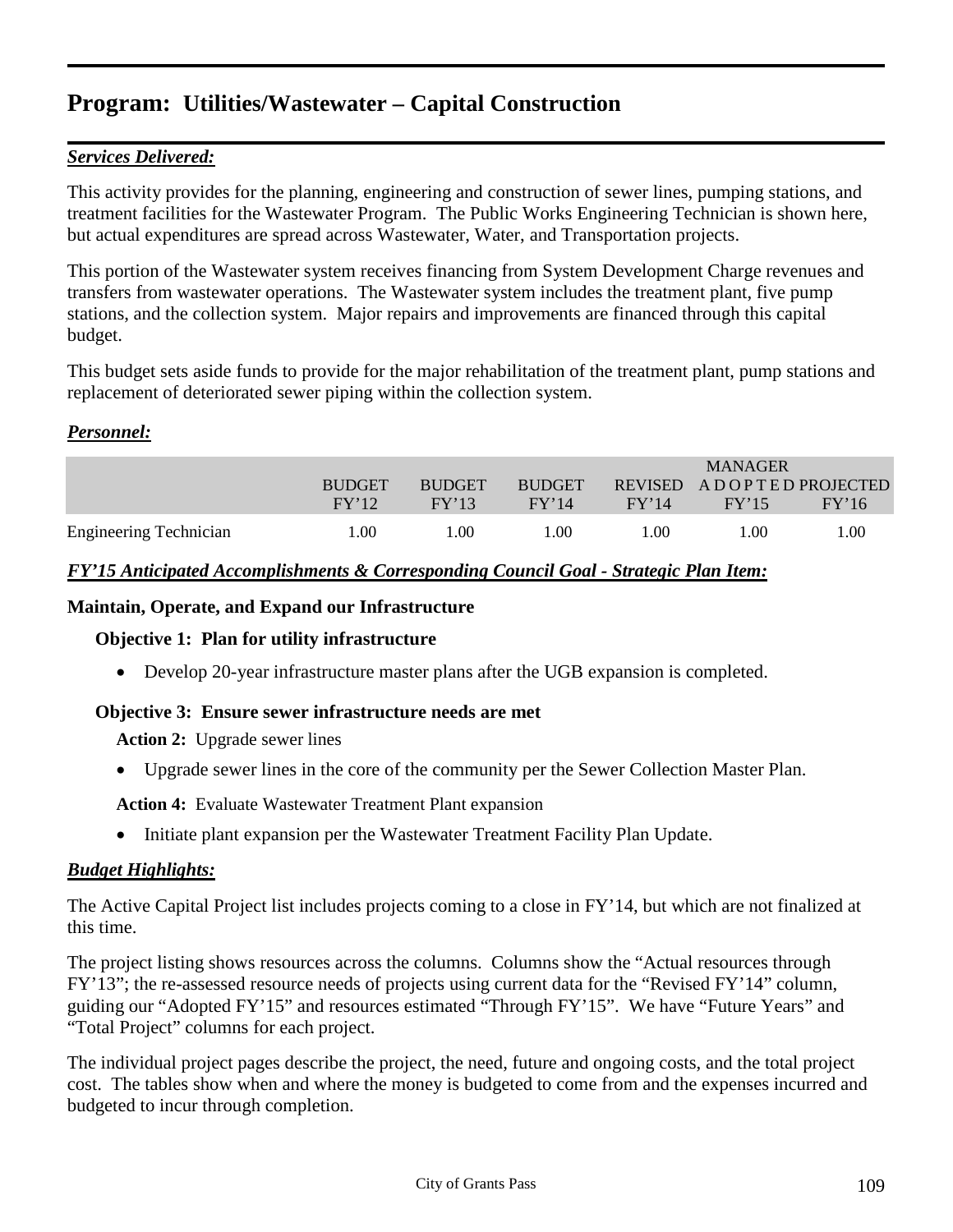# *FY'14 Activity Review:*

- Structural sewer lines were replaced in the core of the City.
- Work continued on the Wastewater Treatment Plant Facility Plan Update.
- Continued preliminary work on the Collection System Master Plan in anticipation of the UGB expansion being approved.
- Continued design work on JO-GRO<sup>TM</sup> storm water deficiency improvements. The project` was terminated when the decision was made to discontinue the JO-GRO operation.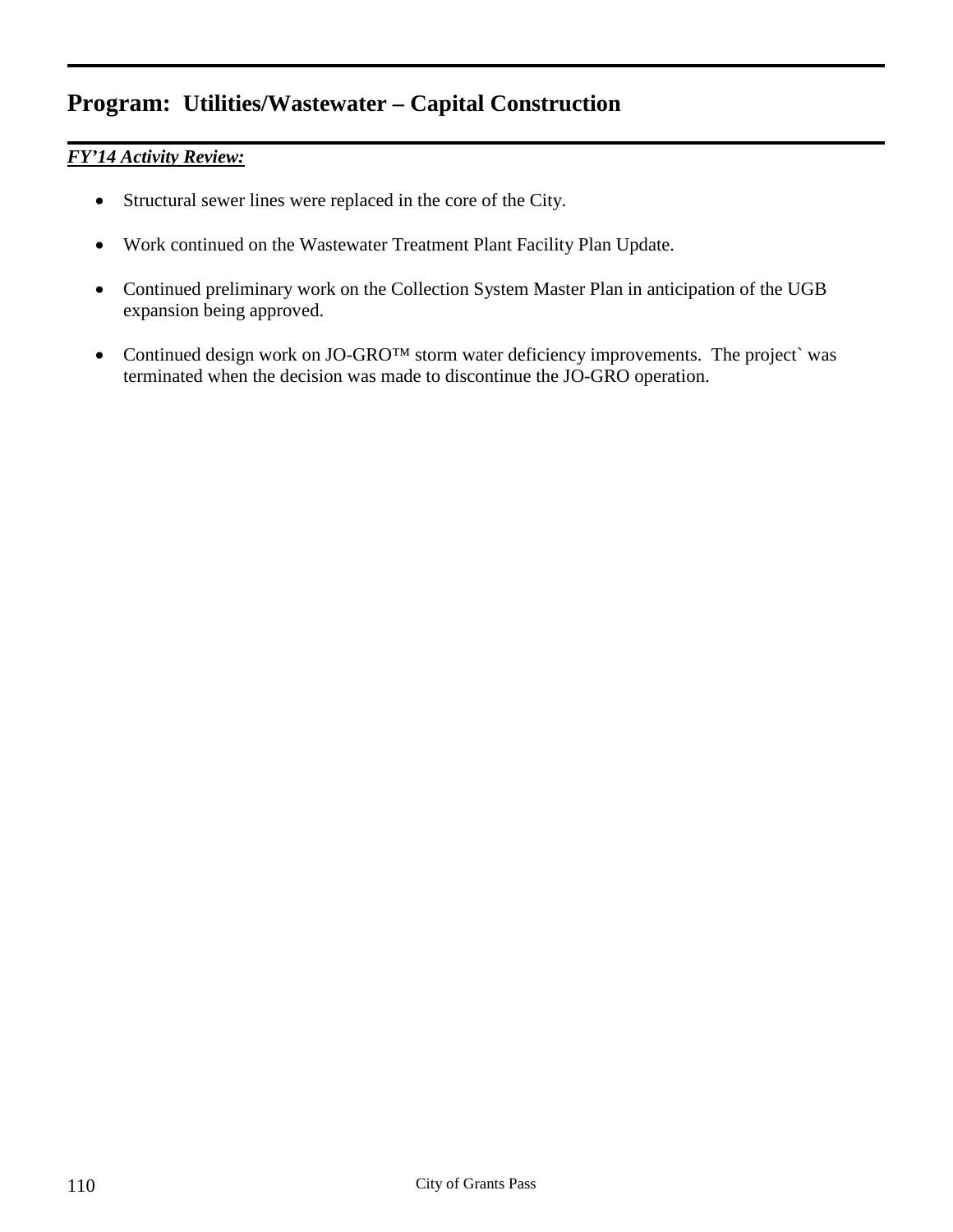|                     |                                                                                                                        | <b>Actual</b><br><b>Through</b><br>FY'13 | <b>FY'14</b>     | Revised A dopted Through<br>FY'15 | <b>Total</b><br>FY'15 | <b>Future</b><br>Years | <b>Total</b><br>Project |
|---------------------|------------------------------------------------------------------------------------------------------------------------|------------------------------------------|------------------|-----------------------------------|-----------------------|------------------------|-------------------------|
| <b>SE0000</b>       | Miscellaneous Projects - SDC Fund 722                                                                                  | 166,318                                  | (50,000)         | $\boldsymbol{0}$                  | 116,318               | (3,900,000)            | (3,783,682)             |
| <b>SE0000</b>       | Miscellaneous Projects - AFD Fund 725                                                                                  | 84,778                                   | $\theta$         | $\mathbf{0}$                      | 84,778                | $\boldsymbol{0}$       | 84,778                  |
| <b>SE0000</b>       | Miscellaneous Projects - General Fund 728                                                                              | 1,730,281                                | 371,000          | (1,050,608)                       | 1,050,673             | (5,049,638)            | (3,998,965)             |
| SE4963              | Update WRP Facility Plan                                                                                               | 220,000                                  | 110,000          | $\boldsymbol{0}$                  | 330,000               | $\boldsymbol{0}$       | 330,000                 |
| SE4964              | WRP Phase 2 Expansion                                                                                                  | 1,085,000                                | 450,000          | 1,900,000                         | 3,435,000             | 8,590,000              | 12,025,000              |
| <b>SE5080</b>       | <b>WRP Structural Repairs</b>                                                                                          | 158,000                                  | 75,000           | 75,000                            | 308,000               | 300,000                | 608,000                 |
| <b>SE5081</b>       | Collection System Master Plan Update                                                                                   | 225,000                                  | 50,000           | $\overline{0}$                    | 275,000               | 0                      | 275,000                 |
| SE6012              | Western Avenue Sewer Replacement                                                                                       | 10,000                                   | $\boldsymbol{0}$ | $\boldsymbol{0}$                  | 10,000                | 2,050,000              | 2,060,000               |
| SE6064              | Sewer Main Structural Repairs                                                                                          | 865,000                                  | 400,000          | 550,000                           | 1,815,000             | 1,885,000              | 3,700,000               |
| SE6111              | Mill Street Sewer Reconstruction                                                                                       | 125,000                                  | $\overline{0}$   | $\overline{0}$                    | 125,000               | 4,215,000              | 4,340,000               |
| SE6112              | Sewer Rate Study SE & RS                                                                                               | 35,000                                   | 35,000           | $\mathbf{0}$                      | 70,000                | 0                      | 70,000                  |
| SE6156              | Sewer Mains Related to Overlays                                                                                        | 50,000                                   | $\overline{0}$   | $\boldsymbol{0}$                  | 50,000                | 1,850,000              | 1,900,000               |
| SE6198              | <b>Collection System Maintenance-Repair</b><br><b>Pump-Lift Station Equipment</b>                                      | 0                                        | 125,000          | 75,000                            | 200,000               | 300,000                | 500,000                 |
| SE6199              | Improvement                                                                                                            | 0                                        | 75,000           | 10,000                            | 85,000                | 40,000                 | 125,000                 |
| SE6200              | Spaulding Indust. Park WW Infrastructure                                                                               | 0                                        | 100,000          | $\boldsymbol{0}$                  | 100,000               | 0                      | 100,000                 |
| <b>NEW PROJECTS</b> |                                                                                                                        |                                          |                  |                                   |                       |                        |                         |
|                     | SEXX01 General Engineering Services                                                                                    | $\theta$                                 | $\Omega$         | 40,000                            | 40,000                | 80,000                 | 120,000                 |
|                     | SEXX02 Effluent Mixing Zone Dye Tracer Study                                                                           | 0                                        | $\theta$         | 50,000                            | 50,000                | $\boldsymbol{0}$       | 50,000                  |
| SEXX03              | WRP Equipment Improvement                                                                                              | $\boldsymbol{0}$                         | $\boldsymbol{0}$ | 50,000                            | 50,000                | 200,000                | 250,000                 |
|                     | SEXX04 Webster PS No. 1 Rehab                                                                                          | $\theta$                                 | $\boldsymbol{0}$ | 750,000                           | 750,000               | 0                      | 750,000                 |
|                     | SEXX05 WRP SCADA System Evaluation                                                                                     | $\theta$                                 | $\boldsymbol{0}$ | 50,000                            | 50,000                | 0                      | 50,000                  |
|                     | <b>Total Projects</b>                                                                                                  | 4.754.377                                | 1.741.000        | 2.499.392                         | 8.994.769             | 10.560.362             | 19,555,131              |
|                     | <b>CLOSED OR CANCELLED CAPITAL PROJECT RESOURCES</b>                                                                   |                                          |                  |                                   |                       |                        |                         |
| CDA745              | $\mathbf{W}$ D $\mathbf{0}$ $\mathbf{1}$ OCD O <sup>TM</sup> $\mathbf{E}_{\text{min}}$ is an $\mathbf{L}_{\text{max}}$ | 100.000                                  | $\Omega$         | $\Omega$                          | 100.000               |                        | 100.000                 |

# *ACTIVE CAPITAL PROJECT RESOURCES*

|               | <b>Grand Total - All Projects</b>                  | 6.154.397 | 1.261.000 | 2.499.392 9.914.789 | 10.560.362 | 20.475.151 |
|---------------|----------------------------------------------------|-----------|-----------|---------------------|------------|------------|
|               | <b>Total Closed Projects</b>                       | 1.400.020 | (480.000) | 920.020             |            | 920.020    |
| <b>SE5060</b> | General Engineering                                | 121,000   | (30,000)  | 91,000              |            | 91,000     |
| SE4960        | $JO-GROTM$ Miscellaneous Upgrades                  | 879.020   | (450,000) | 429,020             | 0          | 429,020    |
|               | SE4745 WRP & JOGRO <sup>TM</sup> Equipment Improv. | 400,000   |           | 400,000             | $\theta$   | 400,000    |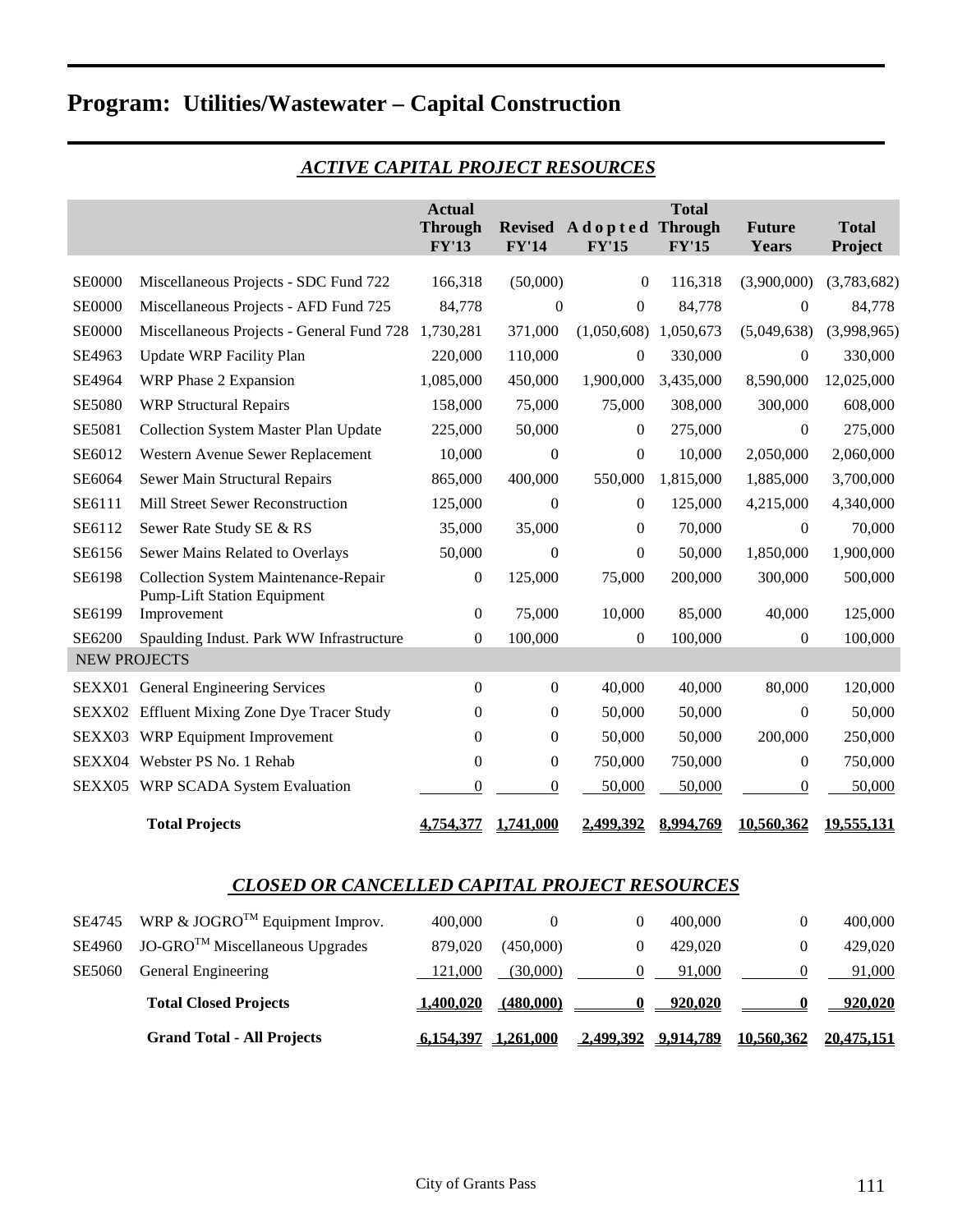|                     |                                                | <b>Adopted</b><br><b>FY'15</b><br><b>Beginning</b><br>Fund<br><b>Balance</b> | <b>Adopted</b><br><b>FY'15</b><br>Revenue | <b>Adopted</b><br><b>FY'15</b><br>Capital<br>Outlay | <b>Adopted</b><br><b>FY'15</b><br><b>Transfers</b> | <b>Adopted</b><br><b>FY'15</b><br>Appropriated<br><b>Fund</b><br><b>Balance</b> |
|---------------------|------------------------------------------------|------------------------------------------------------------------------------|-------------------------------------------|-----------------------------------------------------|----------------------------------------------------|---------------------------------------------------------------------------------|
| <b>SE0000</b>       | Miscellaneous Projects - SDC Fund 722          | 116,318                                                                      | 0                                         | $\Omega$                                            | $\mathbf{0}$                                       | 116,318                                                                         |
| <b>SE0000</b>       | Miscellaneous Projects - AFD Fund 725          | 3,838                                                                        | 0                                         | 0                                                   | 0                                                  | 3,838                                                                           |
| <b>SE0000</b>       | Miscellaneous Projects - General Fund 728      | 1,137,367                                                                    | (1,050,608)                               | 0                                                   | $\theta$                                           | 86,759                                                                          |
| SE4963              | <b>Update WRP Facility Plan</b>                | $\Omega$                                                                     | 0                                         | $\Omega$                                            | $\Omega$                                           | $\Omega$                                                                        |
| SE4964              | WRP Phase 2 Expansion                          | 1,087,518                                                                    | 1,900,000                                 | 2,987,518                                           | 0                                                  | $\boldsymbol{0}$                                                                |
| <b>SE5080</b>       | <b>WRP Structural Repairs</b>                  | 77,382                                                                       | 75,000                                    | 152,382                                             | 0                                                  | $\boldsymbol{0}$                                                                |
| SE5081              | <b>Collection System Master Plan Update</b>    | 85,095                                                                       | 0                                         | 85,095                                              | 0                                                  | $\Omega$                                                                        |
| SE6012              | Western Avenue Sewer Replacement               | 4,879                                                                        | $\boldsymbol{0}$                          | 4,879                                               | 0                                                  | $\boldsymbol{0}$                                                                |
| SE6064              | Sewer Main Structural Repairs                  | 150,673                                                                      | 550,000                                   | 700,673                                             | 0                                                  | $\mathbf{0}$                                                                    |
| SE6111              | Mill Street Sewer Reconstruction               | 100,000                                                                      | 0                                         | 100,000                                             | 0                                                  | $\mathbf{0}$                                                                    |
| SE6112              | Sewer Rate Study SE & RS                       | 35,000                                                                       | 0                                         | 35,000                                              | 0                                                  | $\mathbf{0}$                                                                    |
| SE6156              | Sewer Mains Related to Overlays                | $\Omega$                                                                     | $\theta$                                  | $\Omega$                                            | $\Omega$                                           | $\mathbf{0}$                                                                    |
| SE6198              | <b>Collection System Maintenance-Repair</b>    | 25,000                                                                       | 75,000                                    | 100,000                                             | 0                                                  | $\boldsymbol{0}$                                                                |
| SE6199              | <b>Pump-Lift Station Equipment Improvement</b> | 40,000                                                                       | 10,000                                    | 50,000                                              | 0                                                  | $\Omega$                                                                        |
| SE6200              | Spaulding Indust. Park WW Infrastructure       | 75,000                                                                       | $\boldsymbol{0}$                          | 75,000                                              | 0                                                  | $\mathbf{0}$                                                                    |
| <b>NEW PROJECTS</b> |                                                |                                                                              |                                           |                                                     |                                                    |                                                                                 |
|                     | SEXX01 General Engineering Services            | $\boldsymbol{0}$                                                             | 40,000                                    | 40,000                                              | $\theta$                                           | $\theta$                                                                        |
|                     | SEXX02 Effluent Mixing Zone Dye Tracer Study   | 0                                                                            | 50,000                                    | 50,000                                              | 0                                                  | $\mathbf{0}$                                                                    |
|                     | SEXX03 WRP Equipment Improvement               | 0                                                                            | 50,000                                    | 50,000                                              | 0                                                  | $\boldsymbol{0}$                                                                |
|                     | SEXX04 Webster PS No. 1 Rehab                  | $\boldsymbol{0}$                                                             | 750,000                                   | 750,000                                             | 0                                                  | $\mathbf{0}$                                                                    |
|                     | SEXX05 WRP SCADA System Evaluation             | $\boldsymbol{0}$                                                             | 50,000                                    | 50,000                                              | 0                                                  | $\mathbf{0}$                                                                    |
|                     | <b>Total Projects</b>                          | 2,938,070                                                                    | 2,499,392                                 | 5,230,547                                           | $\bf{0}$                                           | 206,915                                                                         |

# *ACTIVE CAPITAL PROJECT SUMMARIES FOR FY'14*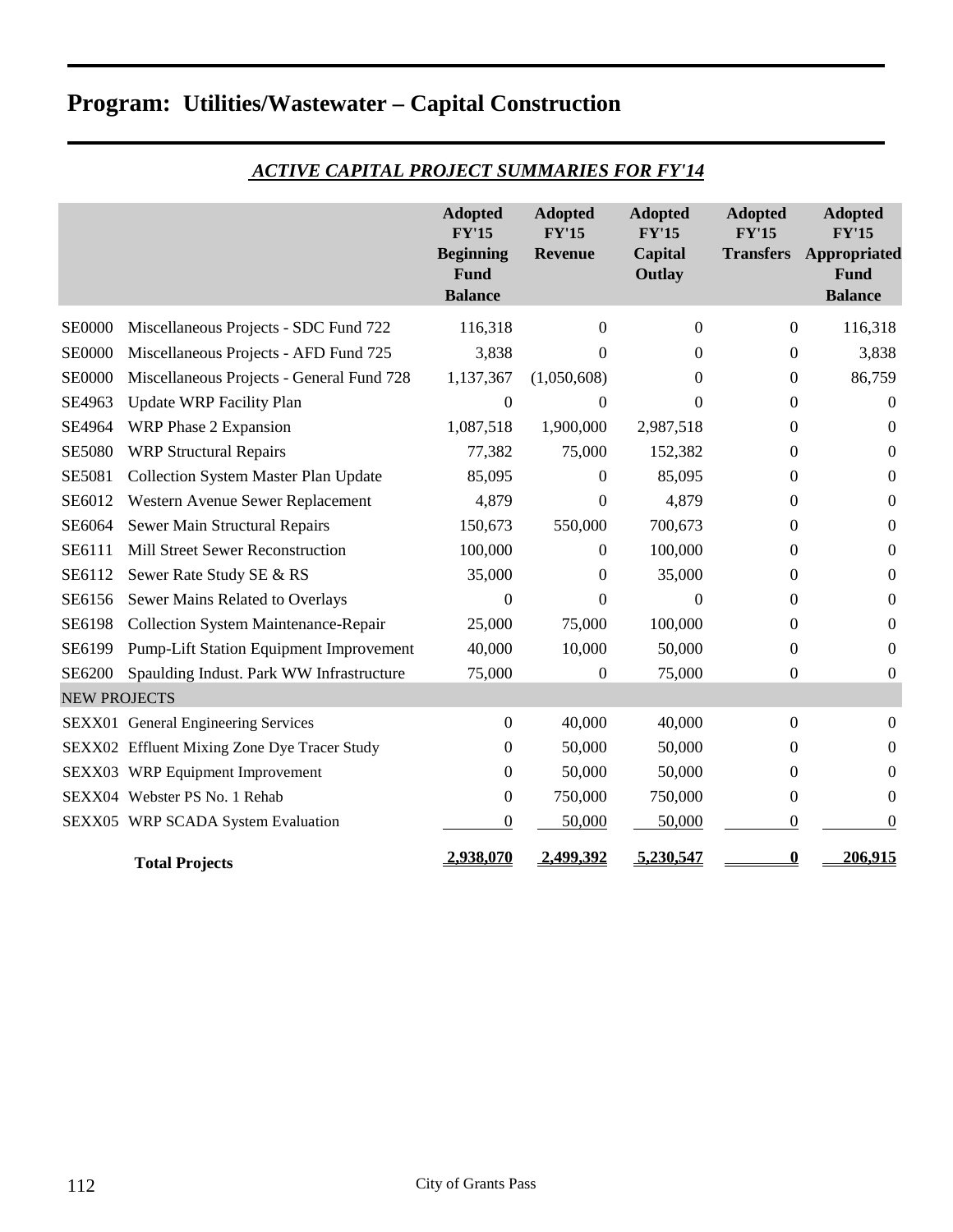| <b>Financial Summary</b>                                                                                                                                                                                                                                                                                                |                                                                                                                                      |                                                                                                                                                             |                                                                                                                                                                      |                                                                                                                         |                                                                                                                      |                                                                                                                                                                                                          |  |  |  |  |  |
|-------------------------------------------------------------------------------------------------------------------------------------------------------------------------------------------------------------------------------------------------------------------------------------------------------------------------|--------------------------------------------------------------------------------------------------------------------------------------|-------------------------------------------------------------------------------------------------------------------------------------------------------------|----------------------------------------------------------------------------------------------------------------------------------------------------------------------|-------------------------------------------------------------------------------------------------------------------------|----------------------------------------------------------------------------------------------------------------------|----------------------------------------------------------------------------------------------------------------------------------------------------------------------------------------------------------|--|--|--|--|--|
|                                                                                                                                                                                                                                                                                                                         | <b>ACTUAL</b><br>FY'12<br>\$                                                                                                         | <b>ACTUAL</b><br>FY'13<br>\$                                                                                                                                | <b>BUDGET</b><br>FY'14<br>\$                                                                                                                                         | <b>REVISED</b><br>FY'14<br>\$                                                                                           | <b>MANAGER</b><br>A D O P T E D PROJECTED<br>FY'15<br>\$                                                             | FY'16<br>\$                                                                                                                                                                                              |  |  |  |  |  |
| <b>Beginning Fund Balance</b>                                                                                                                                                                                                                                                                                           | 2,229,858                                                                                                                            | 3,152,559                                                                                                                                                   | 2,333,738                                                                                                                                                            | 2,333,738                                                                                                               | 2,938,070                                                                                                            | 206,915                                                                                                                                                                                                  |  |  |  |  |  |
| <b>Resources</b>                                                                                                                                                                                                                                                                                                        |                                                                                                                                      |                                                                                                                                                             |                                                                                                                                                                      |                                                                                                                         |                                                                                                                      |                                                                                                                                                                                                          |  |  |  |  |  |
| <b>Development Charges</b><br><b>Investment Interest</b><br><b>Advance Finance Interest</b><br><b>SDC</b> Loans<br><b>General Fund</b><br>Sewer Fund<br><b>Water Fund</b><br><b>Equipment Replacement</b><br><b>RSSSD</b><br><b>Miscellaneous Revenues</b><br><b>Advance Financing</b><br><b>Total Current Revenues</b> | 168,271<br>16,846<br>436<br>8,816<br>$\boldsymbol{0}$<br>855,046<br>50,000<br>$\boldsymbol{0}$<br>5,000<br>8,049<br>824<br>1,113,288 | 254,974<br>17,269<br>397<br>7,559<br>$\boldsymbol{0}$<br>951,750<br>$\boldsymbol{0}$<br>$\boldsymbol{0}$<br>5,000<br>$\boldsymbol{0}$<br>3,960<br>1,240,909 | 150,000<br>1,000<br>$\mathbf{0}$<br>$\mathbf{0}$<br>150,000<br>959,000<br>$\boldsymbol{0}$<br>$\overline{0}$<br>$\mathbf{0}$<br>$\overline{0}$<br>1,000<br>1,261,000 | 150,000<br>1,000<br>0<br>$\theta$<br>150,000<br>959,000<br>$\boldsymbol{0}$<br>0<br>0<br>$\theta$<br>1,000<br>1,261,000 | 150,000<br>1,000<br>0<br>$\theta$<br>150,000<br>1,647,392<br>$\mathbf{0}$<br>550,000<br>0<br>0<br>1,000<br>2,499,392 | 150,000<br>$\boldsymbol{0}$<br>$\boldsymbol{0}$<br>$\mathbf{0}$<br>155,000<br>1,159,362<br>$\boldsymbol{0}$<br>$\boldsymbol{0}$<br>$\boldsymbol{0}$<br>$\boldsymbol{0}$<br>$\boldsymbol{0}$<br>1,464,362 |  |  |  |  |  |
| <b>Total Resources</b>                                                                                                                                                                                                                                                                                                  | 3,343,146                                                                                                                            | 4,393,468                                                                                                                                                   | 3,594,738                                                                                                                                                            | 3,594,738                                                                                                               | 5,437,462                                                                                                            | 1,671,277                                                                                                                                                                                                |  |  |  |  |  |
| <b>Requirements</b>                                                                                                                                                                                                                                                                                                     |                                                                                                                                      |                                                                                                                                                             |                                                                                                                                                                      |                                                                                                                         |                                                                                                                      |                                                                                                                                                                                                          |  |  |  |  |  |
| Capital Outlay<br><b>Subtotal Expenditures</b>                                                                                                                                                                                                                                                                          | 647,808<br>647,808                                                                                                                   | 941,424<br>941,424                                                                                                                                          | 3,550,062<br>3,550,062                                                                                                                                               | 3,550,062<br>3,550,062                                                                                                  | 5,230,547<br>5,230,547                                                                                               | 1,385,000<br>1,385,000                                                                                                                                                                                   |  |  |  |  |  |
| <b>Appropriated Fund Balance</b>                                                                                                                                                                                                                                                                                        | 2,695,338                                                                                                                            | 3,452,044                                                                                                                                                   | 44,676                                                                                                                                                               | 44,676                                                                                                                  | 206,915                                                                                                              | 286,277                                                                                                                                                                                                  |  |  |  |  |  |
| <b>Total Requirements</b>                                                                                                                                                                                                                                                                                               | 3,343,146                                                                                                                            | 4,393,468                                                                                                                                                   | 3,594,738                                                                                                                                                            | 3,594,738                                                                                                               | 5,437,462                                                                                                            | 1,671,277                                                                                                                                                                                                |  |  |  |  |  |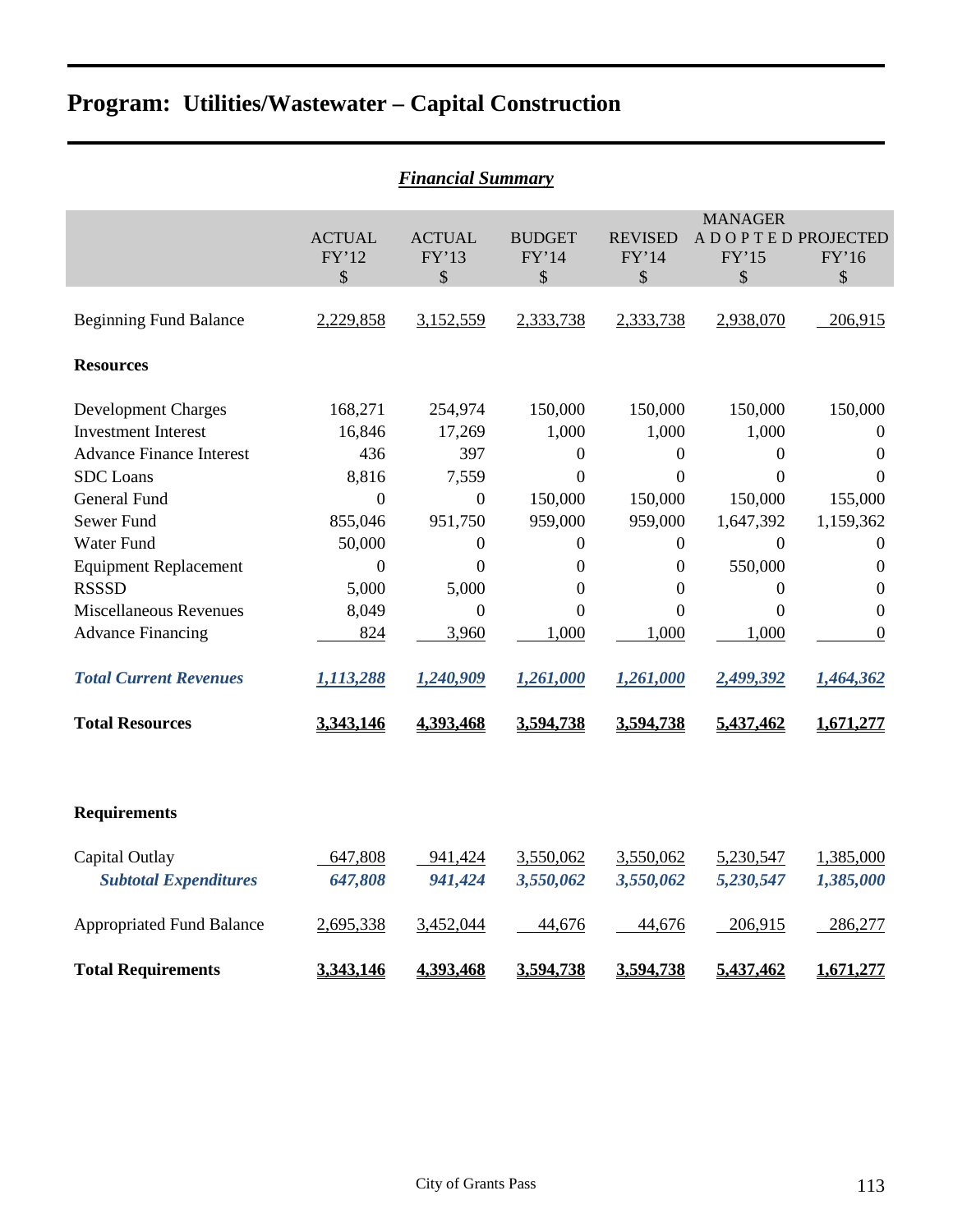### **Project SE0000 Fund 722 Wastewater System Development Charges**

#### **Project Description**

This project accounts for money collected during development in order to fund Wastewater projects.

#### **Need for Project**

Since the establishment of the Wastewater System Development Charge (SDC), this fund has been used as the depository of these revenues, pending budgetary authorization for use of the funds.

**Estimated Total Project Cost:** These monies were allocated to specific projects during the Budget process.

#### **Resources**

|                                        | <b>Actual</b><br><b>Through</b><br>FY'13 | FY'14<br>Adopted | FY'14<br><b>Revised</b> | FY'15<br><b>Adopted</b> | <b>Through</b><br>FY'15 | FY'16<br><b>Projected</b> | <b>Future</b>             | <b>Total</b><br><b>Project</b> |
|----------------------------------------|------------------------------------------|------------------|-------------------------|-------------------------|-------------------------|---------------------------|---------------------------|--------------------------------|
| <b>Wastewater SDC's</b>                | 3,181,405                                | 150,000          | 150,000                 | 150,000                 | 3,481,405               | 150,000                   | 450,000                   | 4,081,405                      |
| <b>Wastewater SDC's</b><br>to Projects | (3,642,963)                              | (200,000)        | (200,000)               | (150,000)               | (3,992,963)             |                           | $(150,000)$ $(4,350,000)$ | (8,492,963)                    |
| <b>RSSSD SDC's</b>                     | 437,129                                  |                  |                         |                         | 437,129                 |                           |                           | 437,129                        |
| Investment/Loan<br>Interest            | 190,747                                  |                  |                         |                         | 190,747                 |                           |                           | 190,747                        |
|                                        |                                          |                  |                         |                         | $\bf{0}$                |                           |                           | $\boldsymbol{0}$               |
|                                        |                                          |                  |                         |                         | $\mathbf{0}$            |                           |                           | $\boldsymbol{0}$               |
| <b>Total Resources</b>                 |                                          |                  |                         |                         | 116,318                 |                           |                           | (3,783,682)                    |

| <b>Expenditures</b>                 |         |       |         |         | 0       |  | $\bf{0}$                          |
|-------------------------------------|---------|-------|---------|---------|---------|--|-----------------------------------|
| <b>Transfers</b>                    |         |       |         |         |         |  | $\mathbf{0}$                      |
| <b>Ending Balance</b><br>by Year    | 166,318 | 3,812 | 116,318 | 116,318 | 116,318 |  | $116,318$ (3,783,682) (3,783,682) |
| <b>Total</b><br><b>Requirements</b> |         |       |         |         | 116,318 |  | (3,783,682)                       |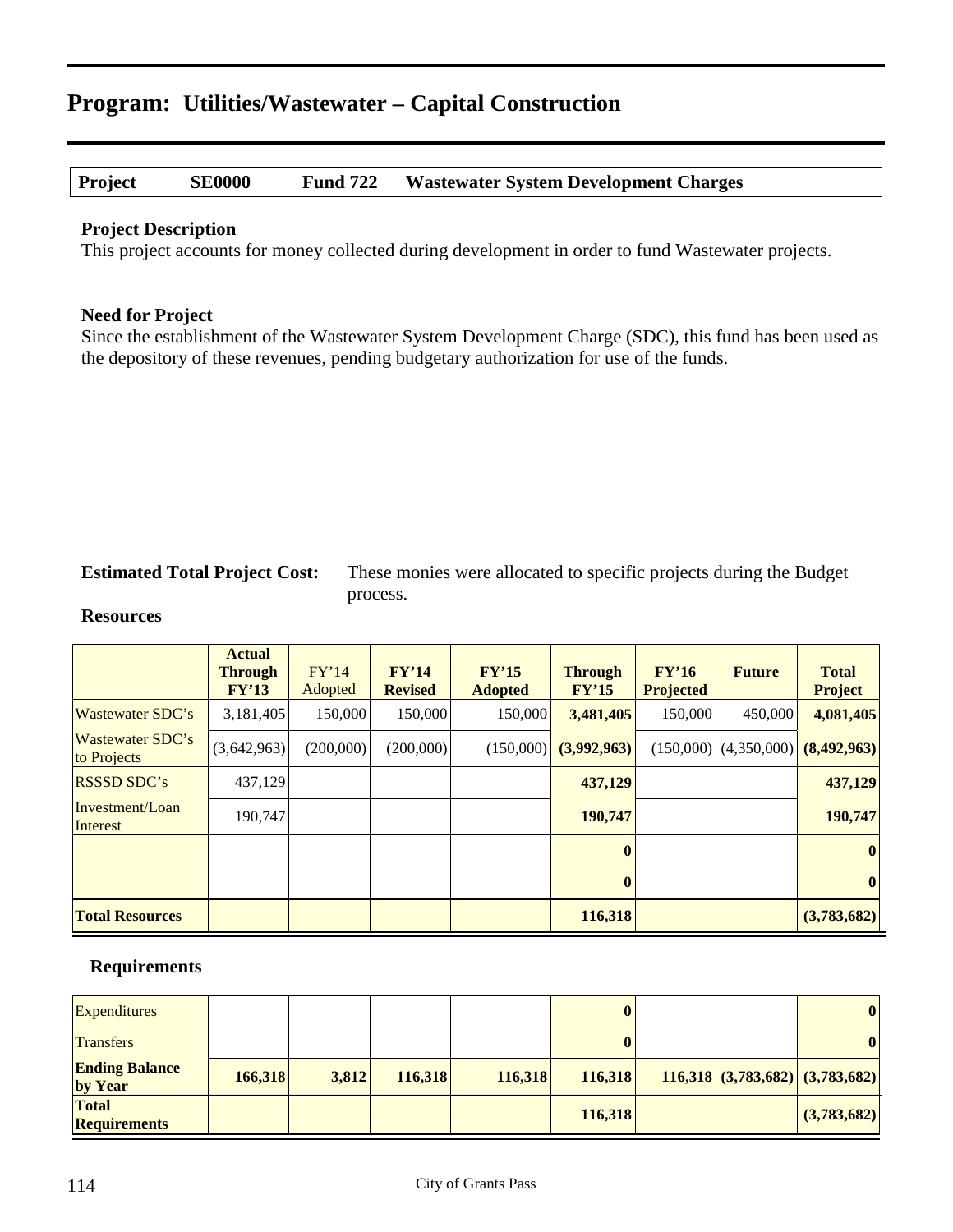### **Project SE0000 Fund 725 Wastewater Advanced Financing**

#### **Project Description**

This project is used by our accounting function to account for all funds reimbursed to the wastewater utility from Advance Financed District (AFD) projects for which the utility was the project developer and revenue source.

#### **Need for Project**

The City Council has implemented a series of rate system structures to prepare for these projects, and this account is the method for accumulating all resources available to the system.

**Estimated Total Project Cost:** This project has no cost. It is an accounting entity for the purpose of accumulating resources.

#### **Resources**

|                                        | <b>Actual</b><br><b>Through</b><br>FY'13 | FY'14<br>Adopted | FY'14<br><b>Revised</b> | FY'15<br><b>Adopted</b> | <b>Through</b><br>FY'15 | FY'16<br><b>Projected</b> | <b>Future</b> | <b>Total</b><br><b>Project</b> |
|----------------------------------------|------------------------------------------|------------------|-------------------------|-------------------------|-------------------------|---------------------------|---------------|--------------------------------|
| Wastewater AFD's                       | 345,730                                  | 1.000            | 1.000                   | 1.000                   | 347,730                 |                           | 3,000         | 350,730                        |
| <b>Wastewater AFD's to</b><br>Projects | (285,082)                                | (1,000)          | (1,000)                 | (1,000)                 | (287,082)               |                           | (3,000)       | (290,082)                      |
| <b>Investment Interest</b>             | 24,130                                   |                  |                         |                         | 24,130                  |                           |               | 24,130                         |
| <b>Total Resources</b>                 |                                          |                  |                         |                         | 84,778                  |                           |               | 84,778                         |

| <b>Expenditures</b>              | 80,940 |     |       |       | 80,940 |       |       | 80,940   |
|----------------------------------|--------|-----|-------|-------|--------|-------|-------|----------|
| Transfers/<br>Contingency        |        |     |       |       |        |       |       | $\bf{0}$ |
| <b>Ending Balance</b><br>by Year | 3,838  | 380 | 3,838 | 3,838 | 3,838  | 3,838 | 3,838 | 3,838    |
| <b>Total Requirements</b>        |        |     |       |       | 84,778 |       |       | 84,778   |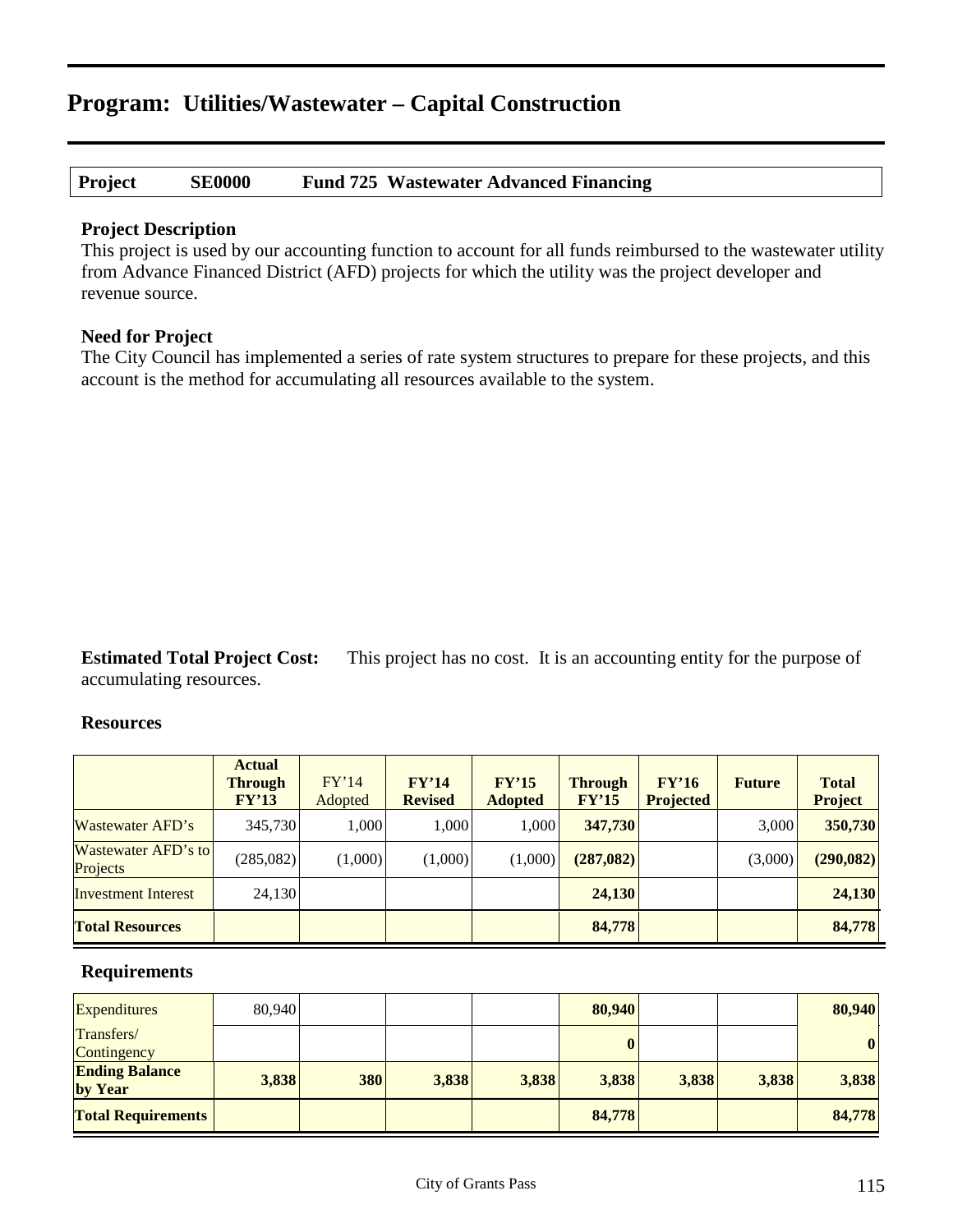# **Project SE0000 Fund 728 Sewer Capital Projects – General**

### **Project Description**

This project description is used by our accounting function to account for all funds located in the wastewater capital projects funds that are not specifically appropriated to a project. All funds from System Development Charges and all surplus from wastewater operations are deposited in the capital projects fund. When appropriations are needed in the ensuing fiscal period, or if construction scopes are altered to respond to changed conditions, this project is the source for financing for the projects.

### **Need for Project**

The City Council has implemented a series of rate system structures to prepare for these projects, and this account is the method for accumulating all resources available to the system.

**Estimated Total Project Cost:** This project has no cost. It is an accounting entity for the purpose of accumulating resources.

### **Schedule**

The cash financing accumulation for the wastewater expansion will be continued in this account, with interim financing for the next phase of construction augmenting cash flow to allow the single debt basis anticipated in the rate analysis.

|                                                          | <b>Actual</b><br><b>Through</b><br>FY'13 | FY'14<br>Adopted | FY'14<br><b>Revised</b> | FY'15<br><b>Adopted</b> | <b>Through</b><br>FY'15 | FY'16<br><b>Projected</b> | <b>Future</b> | <b>Total</b><br><b>Project</b>                      |
|----------------------------------------------------------|------------------------------------------|------------------|-------------------------|-------------------------|-------------------------|---------------------------|---------------|-----------------------------------------------------|
| Wastewater<br><b>Operations Fund</b><br><b>Transfers</b> | 9,434,284                                | 959,000          | 959,000                 | 1,647,392               | 12,040,676              | 1,159,362                 | 2,600,000     | 15,800,038                                          |
| Wastewater<br>Capital & SDC's<br>to Projects             | $(14,034,858)$ $(1,430,000)$             |                  | (590,000)               | (3,250,000)             |                         |                           |               | $(17,874,858)$ (1,080,000) (7,735,000) (26,689,858) |
| <b>Advance Finance</b>                                   | 744,988                                  | 1,000            | 1,000                   | 1,000                   | 746,988                 |                           | 3,000         | 749,988                                             |
| <b>Investment Interest</b>                               | 2,196,397                                | 1,000            | 1,000                   | 1,000                   | 2,198,397               |                           | 3,000         | 2,201,397                                           |
| Wastewater &<br><b>RSSSD SDC's</b>                       | 2,529,304                                |                  |                         |                         | 2,529,304               |                           |               | 2,529,304                                           |
| Other/Fleet FY15                                         | 860,166                                  |                  |                         | 550,000                 | 1,410,166               |                           |               | 1,410,166                                           |
| <b>Total Resources</b>                                   |                                          |                  |                         |                         | 1,050,673               |                           |               | (3,998,965)                                         |
| <b>Requirements</b>                                      |                                          |                  |                         |                         |                         |                           |               |                                                     |

# **Resources**

| <b>Expenditures</b>              | 469,023 |        |           |        | 469,023   |  | 469,023                                                  |
|----------------------------------|---------|--------|-----------|--------|-----------|--|----------------------------------------------------------|
| <b>Transfers</b>                 | 494.891 |        |           |        | 494.891   |  | 494,891                                                  |
| <b>Ending Balance</b><br>by Year | 766,367 | 40,484 | 1,137,367 | 86,759 | 86,759    |  | $\left  \frac{166,121}{(4,962,879)} \right  (4,962,879)$ |
| Total<br><b>Requirements</b>     |         |        |           |        | 1,050,673 |  | (3,998,965)                                              |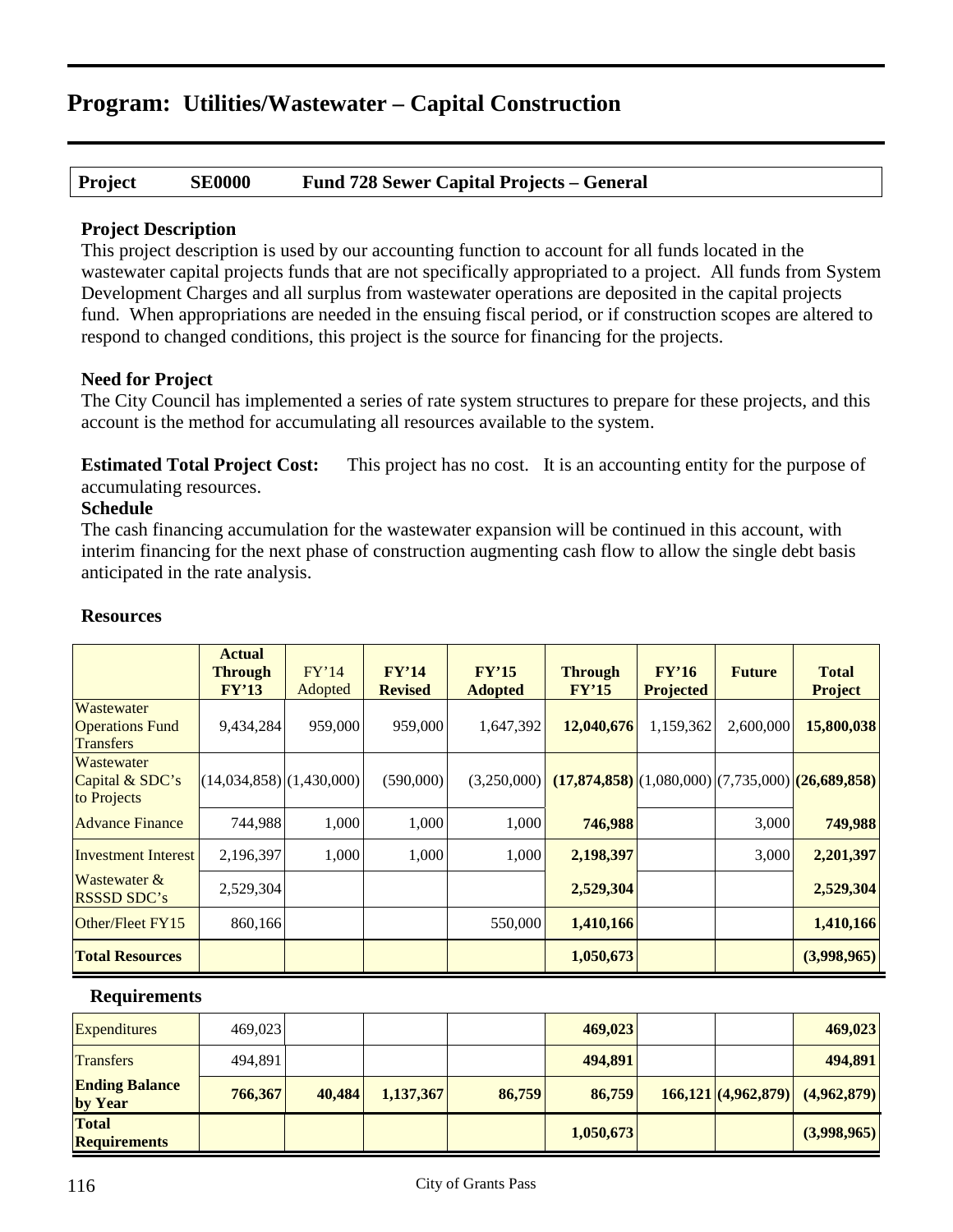# **Project SE4963 Update WRP Facility Plan**

#### **Project Description**

This project will update the facility plan.

#### **Need for Project**

ODEQ has suggested updating the facilities plan approximately every 5 years. The update will verify design basis for the planned phase 2 expansion. Most funding options for the planned expansion will require a current facilities plan. Methane gas generation will be evaluated with the new plan.



#### **Council Strategic Goal**

Maintain, Operate and Expand Our Infrastructure to Meet Community Needs Objective 1: Plan for utility infrastructure.

#### **Future and Ongoing Costs**

Unknown at this time.

A seismic/structural evaluation component was added to the original intent of work. This increased the estimated project cost.

**Estimated Total Project Cost: \$330,000** revised from original \$250,000 estimate

#### **Resources**

|                                                                      | <b>Actual</b><br><b>Through</b><br>FY'13 | FY'14<br>Adopted | FY'14<br><b>Revised</b> | FY'15<br><b>Adopted</b> | <b>Through</b><br>FY'15 | FY'16<br><b>Projected</b> | <b>Future</b> | <b>Total</b><br><b>Project</b> |
|----------------------------------------------------------------------|------------------------------------------|------------------|-------------------------|-------------------------|-------------------------|---------------------------|---------------|--------------------------------|
| <b>Wastewater Capital</b><br>Projects<br>$(*$ correct $FY'13$ error) | 220,000                                  |                  | $*110,000$              |                         | 330,000                 |                           |               | 330,000                        |
|                                                                      |                                          |                  |                         |                         | $\mathbf{0}$            |                           |               | $\boldsymbol{0}$               |
|                                                                      |                                          |                  |                         |                         | $\bf{0}$                |                           |               | $\bf{0}$                       |
| <b>Total Resources</b>                                               |                                          |                  |                         |                         | 330,000                 |                           |               | 330,000                        |

| <b>Expenditures</b>              | 239,637   |          | 90,363   |          | 330,000 |              | 330,000          |
|----------------------------------|-----------|----------|----------|----------|---------|--------------|------------------|
| Transfers/<br>Contingency        |           |          |          |          |         |              | $\boldsymbol{0}$ |
| <b>Ending Balance</b><br>by Year | $-19,637$ | $\bf{0}$ | $\bf{0}$ | $\bf{0}$ |         | $\mathbf{0}$ | $\boldsymbol{0}$ |
| <b>Total Requirements</b>        |           |          |          |          | 330,000 |              | 330,000          |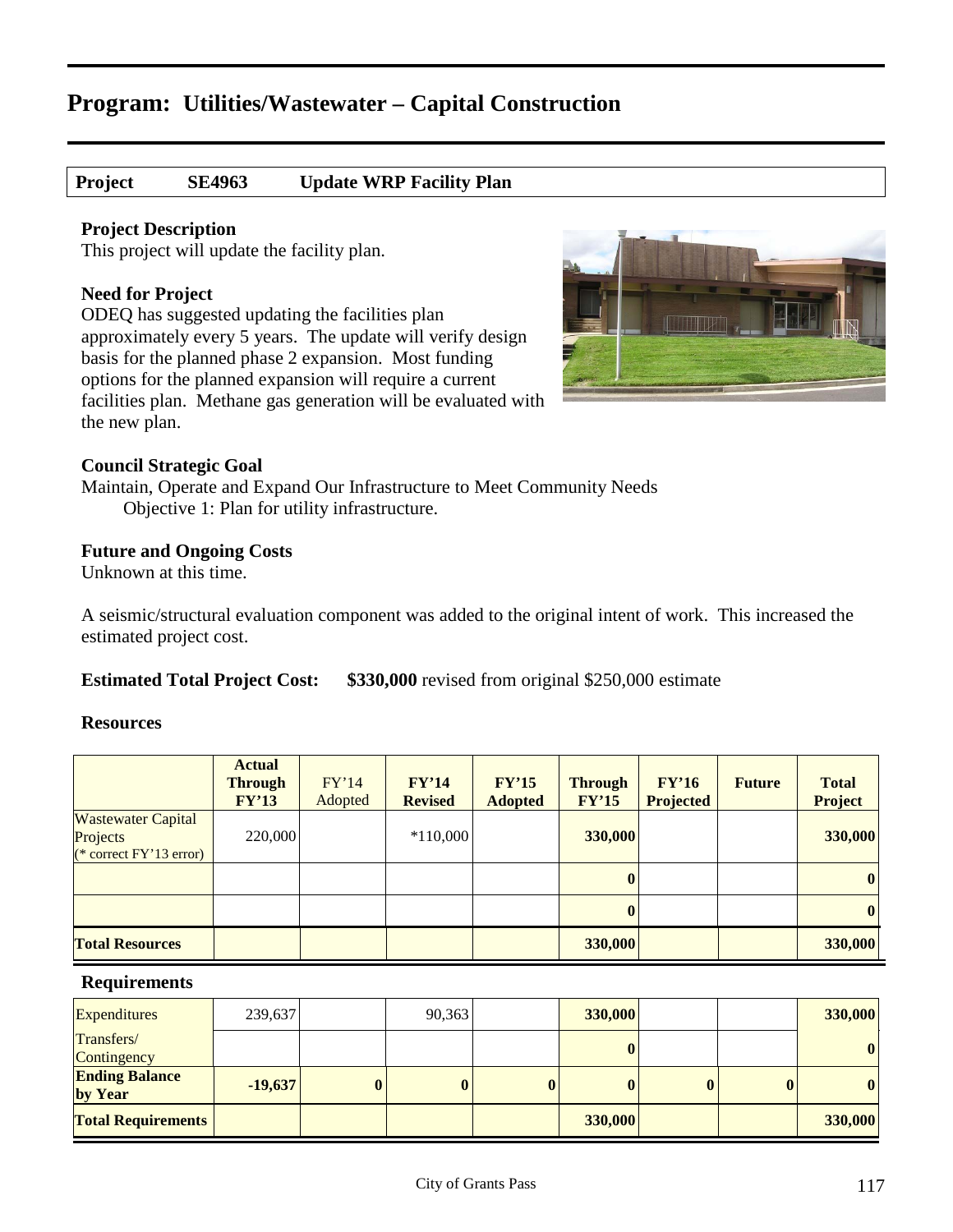**Project SE4964 WRP Phase 2 Expansion**

### **Project Description**

This project will expand aeration basin capacity, install reuse filtration, new secondary clarifier, thickener modifications, seismic upgrades, replacement UV eqipment and miscellaneous piping, electrical and SCADA improvements.

# **Need for Project**

The project will expand the capacity of the WRP and meet anticipated treatment requirements from ODEQ.



**Council Strategic Goal:** Maintain, Operate and Expand Our Infrastructure to Meet Community Needs Objective 3: Ensure sewer infrastructure needs are met.

**Future and Ongoing Costs:** Design and construction. Design of the expansion/improvements cannot occur until the Facilities Plan Update (SE 4963) is complete. Facilities Plan Update will take approximately 12 to 18 months to complete, once started. Design of expansion/improvements will take approximately 18 to 24 months after completion of Facilities Plan. Construction of designed expansion/improvements will last approximately 18 to 36 months.

**Estimated Total Project Cost: \$12,025,000** revised from \$9,970,000 to reflect ENR index of Jan 2013

### **Resources**

|                                       | <b>Actual</b><br>Through<br>FY'13 | FY'14<br>Adopted | FY'14<br><b>Revised</b> | FY'15<br><b>Adopted</b> | <b>Through</b><br>FY'15 | FY'16<br><b>Projected</b> | <b>Future</b> | <b>Total</b><br><b>Project</b> |
|---------------------------------------|-----------------------------------|------------------|-------------------------|-------------------------|-------------------------|---------------------------|---------------|--------------------------------|
| <b>Wastewater Capital</b><br>Projects | 255,000                           | 250,000          | 250,000                 | 1,750,000               | 2,255,000               | 450,000                   | 1,350,000     | 4,055,000                      |
| Wastewater SDC's                      | 830,000                           | 200,000          | 200,000                 | 150,000                 | 1,180,000               | 150,000                   | 600,000       | 1,930,000                      |
| Loan                                  |                                   |                  |                         |                         | $\mathbf{0}$            |                           | 6,040,000     | 6,040,000                      |
| <b>Total Resources</b>                |                                   |                  |                         |                         | 3,435,000               |                           |               | 12,025,000                     |

| <b>Expenditures</b>              | 47,482    | 1,404,827 | 400,000   | 2,987,518 3,435,000 | 600,000 |          | 7,990,000 12,025,000 |
|----------------------------------|-----------|-----------|-----------|---------------------|---------|----------|----------------------|
| Transfers/<br>Contingency        |           |           |           | $\mathbf{0}$        |         |          | $\boldsymbol{0}$     |
| <b>Ending Balance</b><br>by Year | 1,037,518 | $\bf{0}$  | 1,087,518 | $\mathbf{0}$        |         | $\bf{0}$ | $\boldsymbol{0}$     |
| <b>Total Requirements</b>        |           |           |           | 3,435,000           |         |          | 12,025,000           |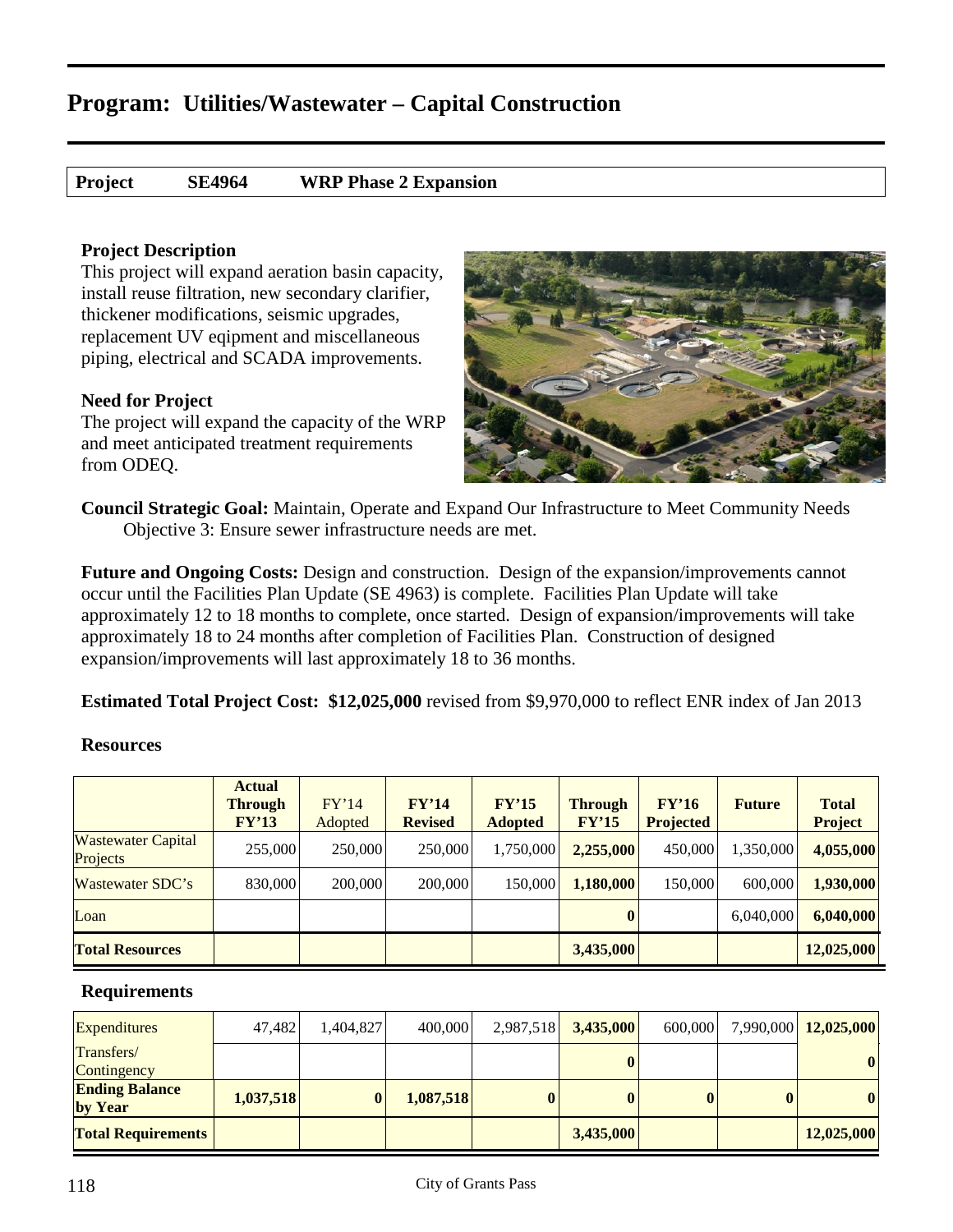# **Project SE5080 WRP Structural Repairs**

### **Project Description**

This project will fund many minor repairs necessary for the proper operation and long term maintenance of the Water Restoration Plant. Included items are: roof repairs, exterior painting/restoration, stairways and landings. This project will also repair/install needed fall protection.

#### **Need for Project**

The project is needed for efficiency and for safety. It will create a fund for a large number of small capital projects to ensure the longevity of the Water Restoration Plant and its supporting structures. Two out buildings with flat roofs have wood rot and need to be re-roofed. We will convert the flat roofs to a slope roof with metal covers similar to other out buildings we have on site.

#### **Council Strategic Goal**

Maintain, Operate and Expand Our Infrastructure to Meet Community Needs Objective 3: Ensure sewer infrastructure needs are met.

### **Future and Ongoing Costs**

Evaluation and repair of both known and unknown deficiencies.

# **Estimated Total Project Cost: \$ 75,000/year as available**

#### **Resources**

|                                       | <b>Actual</b><br><b>Through</b><br>FY'13 | FY'14<br>Adopted | FY'14<br><b>Revised</b> | FY'15<br><b>Adopted</b> | <b>Through</b><br>FY'15 | FY'16<br><b>Projected</b> | <b>Future</b> | <b>Total</b><br>Project |
|---------------------------------------|------------------------------------------|------------------|-------------------------|-------------------------|-------------------------|---------------------------|---------------|-------------------------|
| <b>Wastewater Capital</b><br>Projects | 158,000                                  | 75,000           | 75,000                  | 75,000                  | 308,000                 | 75,000                    | 225,000       | 608,000                 |
|                                       |                                          |                  |                         |                         | $\mathbf{0}$            |                           |               | $\bf{0}$                |
|                                       |                                          |                  |                         |                         | $\bf{0}$                |                           |               | $\bf{0}$                |
| <b>Total Resources</b>                |                                          |                  |                         |                         | 308,000                 |                           |               | 608,000                 |

| <b>Expenditures</b>              | 55,618  | 102,382  | 100,000 | 152,382  | 308,000 | 75,000 | 225,000      | 608,000          |
|----------------------------------|---------|----------|---------|----------|---------|--------|--------------|------------------|
| Transfers/<br>Contingency        |         |          |         |          |         |        |              | $\boldsymbol{0}$ |
| <b>Ending Balance</b><br>by Year | 102,382 | $\bf{0}$ | 77,382  | $\bf{0}$ |         |        | $\mathbf{0}$ | 0                |
| <b>Total Requirements</b>        |         |          |         |          | 308,000 |        |              | 608,000          |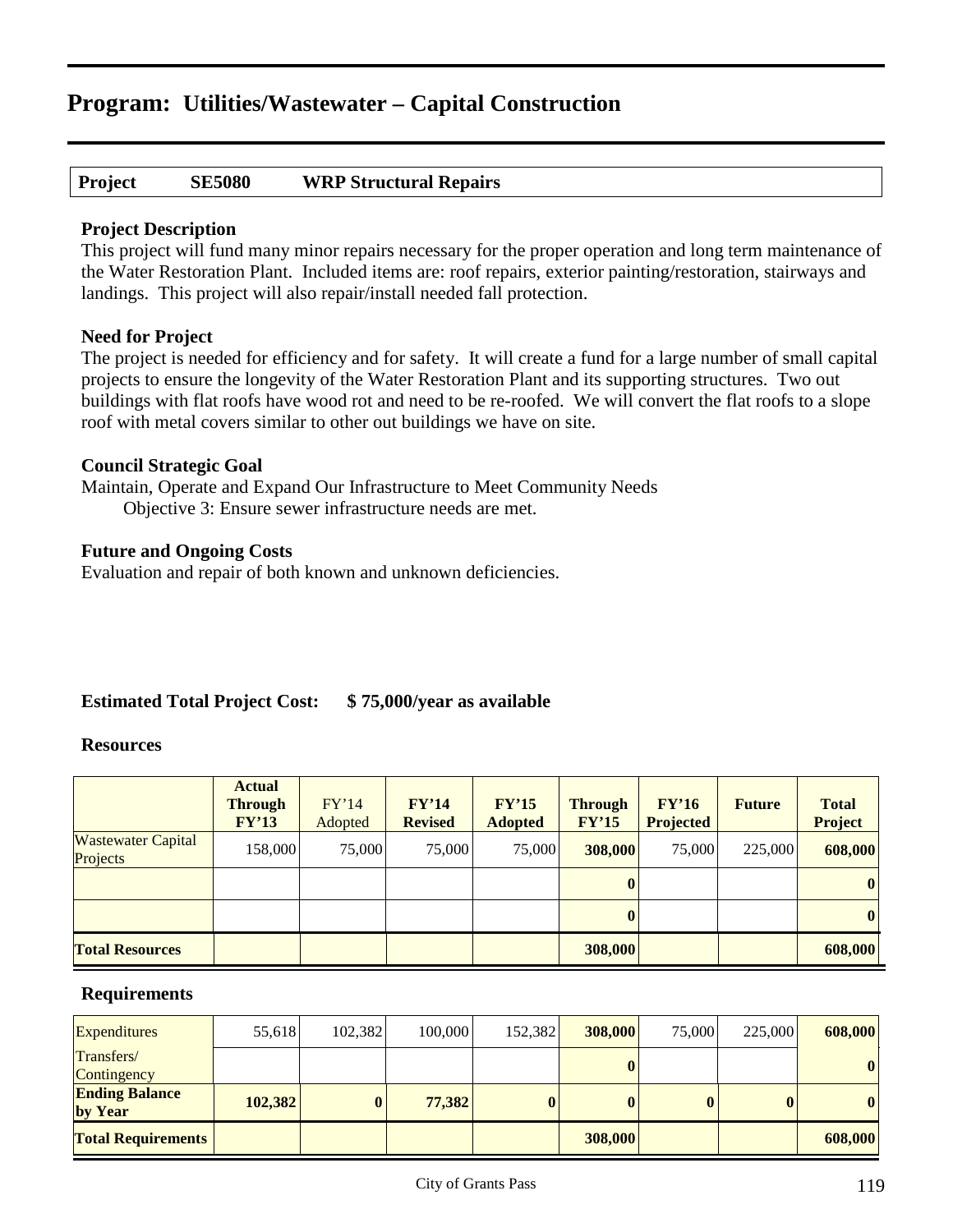# **Project SE5081 Collection System Master Plan Update**

#### **Project Description**

This project will update the Collection System Master Plan completed in 2004.

#### **Need for Project**

The Master Plan Update will identify infrastructure requirements and sizing to serve the enlarged Urban Growth Boundary.

#### **Council Strategic Goal**

Maintain, Operate and Expand Our Infrastructure to Meet Community Needs Objective 1: Plan for utility infrastructure.

#### **Future and Ongoing Costs**

After preliminary discussions to update and calibrate flow model, it has been determined original project cost estimate was low.

New flow model will be developed and flow monitoring will be complete FY'12. Completion of the Master Plan will not occur until after the UGB enlargement process is complete.

Original Estimated Total Project Cost: \$ 100,000 **Revised Estimated Project Cost: \$275,000** Revised from \$225,000 to reflect remaining RS share

### **Resources**

|                                       | <b>Actual</b><br><b>Through</b><br>FY'13 | FY'14<br>Adopted | FY'14<br><b>Revised</b> | FY'15<br><b>Adopted</b> | <b>Through</b><br>FY'15 | FY'16<br><b>Projected</b> | <b>Future</b> | <b>Total</b><br><b>Project</b> |
|---------------------------------------|------------------------------------------|------------------|-------------------------|-------------------------|-------------------------|---------------------------|---------------|--------------------------------|
| <b>Wastewater Capital</b><br>Projects | 225,000                                  | 50,000           | 50,000                  |                         | 275,000                 |                           |               | 275,000                        |
|                                       |                                          |                  |                         |                         | $\bf{0}$                |                           |               | $\mathbf{0}$                   |
|                                       |                                          |                  |                         |                         | $\bf{0}$                |                           |               | 0                              |
| <b>Total Resources</b>                |                                          |                  |                         |                         | 275,000                 |                           |               | 275,000                        |

| <b>Expenditures</b>              | 139,905 | 70,501   | 50,000 | 85,095 | 275,000      |              | 275,000          |
|----------------------------------|---------|----------|--------|--------|--------------|--------------|------------------|
| Transfers/<br>Contingency        |         |          |        |        | $\bf{0}$     |              | $\bf{0}$         |
| <b>Ending Balance</b><br>by Year | 85,095  | $\bf{0}$ | 85,095 |        | $\mathbf{0}$ | $\mathbf{0}$ | $\boldsymbol{0}$ |
| <b>Total Requirements</b>        |         |          |        |        | 275,000      |              | 275,000          |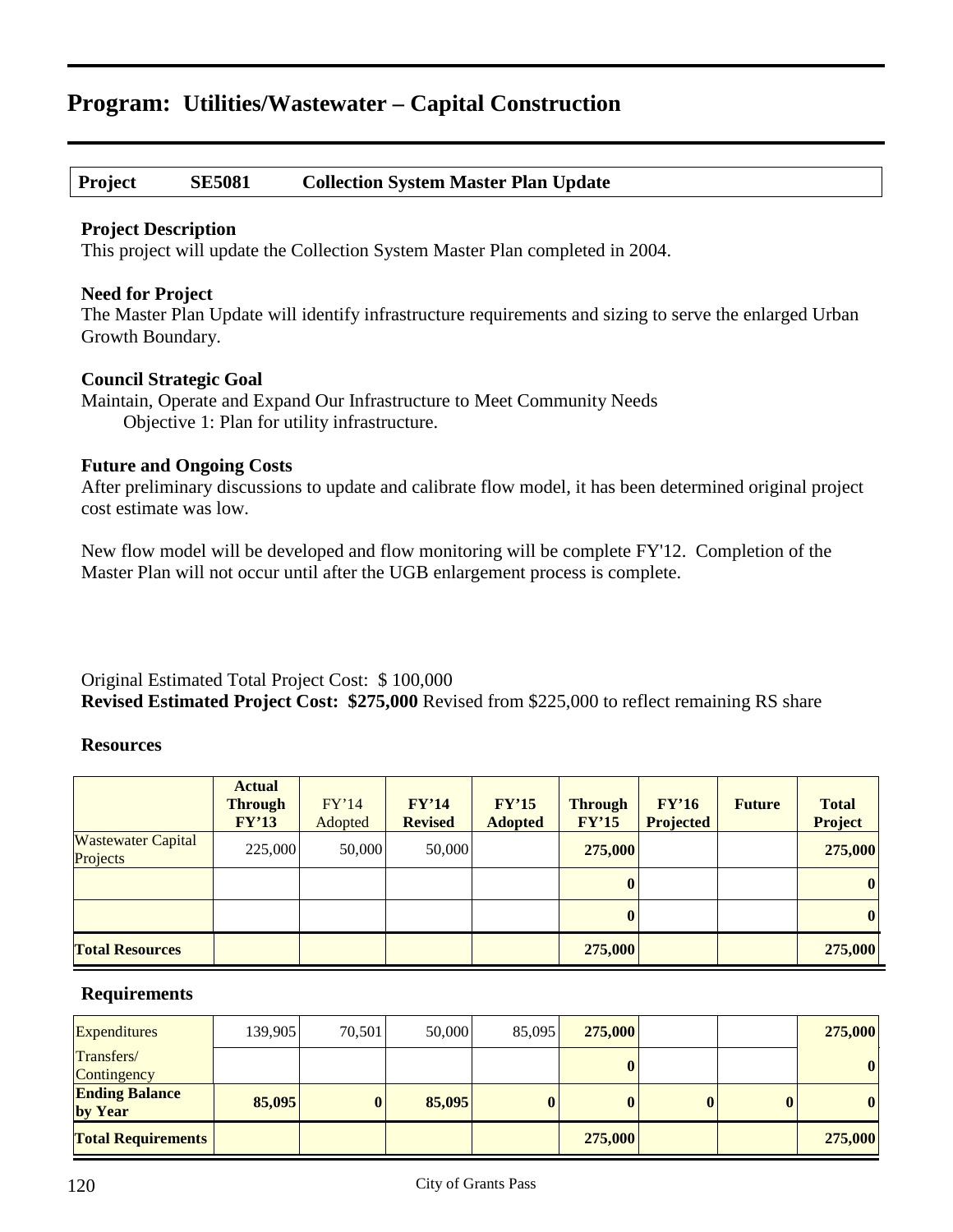### **Project SE6012 Western Avenue Sewer Replacement**

### **Project Description**

This project will replace and upsize old deteriorated concrete sewer pipe in Western Avenue from 'G' Street to the Water Restoration plant. Approximately 4,700 lineal feet of 18" diameter sewer pipe will be installed.

### **Need for Project**

The existing concrete pipe is severely deteriorated and is structurally failing. This pipeline serves the area west of Western Avenue from Upper River Road to the Rogue River. Increasing flows in the future are expected in the area due to growth. This pipeline also receives flow from the Bridge Street Pump Station. Currently the pipeline experiences surcharging during peak rainfall events. This project was ranked as the second priority for hydraulic capacity improvements in the 2004 Collection System Master Plan.

### **Council Strategic Goal**

Maintain, Operate and Expand Our Infrastructure to Meet Community Needs Objective 3: Ensure sewer infrastructure needs are met.

# **Future and Ongoing Costs**

Evaluation of both known and unknown deficiencies.

### **Estimated Total Project Cost: \$2,060,000** revised from \$1,800,000 to reflect ENR index of Jan 2013

### **Resources**

|                                       | <b>Actual</b><br><b>Through</b><br>FY'13 | FY'14<br>Adopted | FY'14<br><b>Revised</b> | FY'15<br><b>Adopted</b> | <b>Through</b><br>FY'15 | FY'16<br><b>Projected</b> | <b>Future</b> | <b>Total</b><br><b>Project</b> |
|---------------------------------------|------------------------------------------|------------------|-------------------------|-------------------------|-------------------------|---------------------------|---------------|--------------------------------|
| <b>Wastewater Capital</b><br>Projects |                                          |                  |                         |                         | $\boldsymbol{0}$        |                           | 1,000,000     | 1,000,000                      |
| Wastewater SDC's<br>86%               | 10,000                                   |                  |                         |                         | 10,000                  |                           | 1,050,000     | 1,060,000                      |
|                                       |                                          |                  |                         |                         | $\mathbf{0}$            |                           |               | $\bf{0}$                       |
| <b>Total Resources</b>                |                                          |                  |                         |                         | 10,000                  |                           |               | 2,060,000                      |

| <b>Expenditures</b>              | 121   | 5,879    | 5,000 | 4,879    | 10,000 | 2,050,000 | 2,060,000        |
|----------------------------------|-------|----------|-------|----------|--------|-----------|------------------|
| Transfers/<br>Contingency        |       |          |       |          |        |           | $\boldsymbol{0}$ |
| <b>Ending Balance</b><br>by Year | 9,879 | $\bf{0}$ | 4,879 | $\bf{0}$ |        | $\bf{0}$  | $\boldsymbol{0}$ |
| <b>Total Requirements</b>        |       |          |       |          | 10,000 |           | 2,060,000        |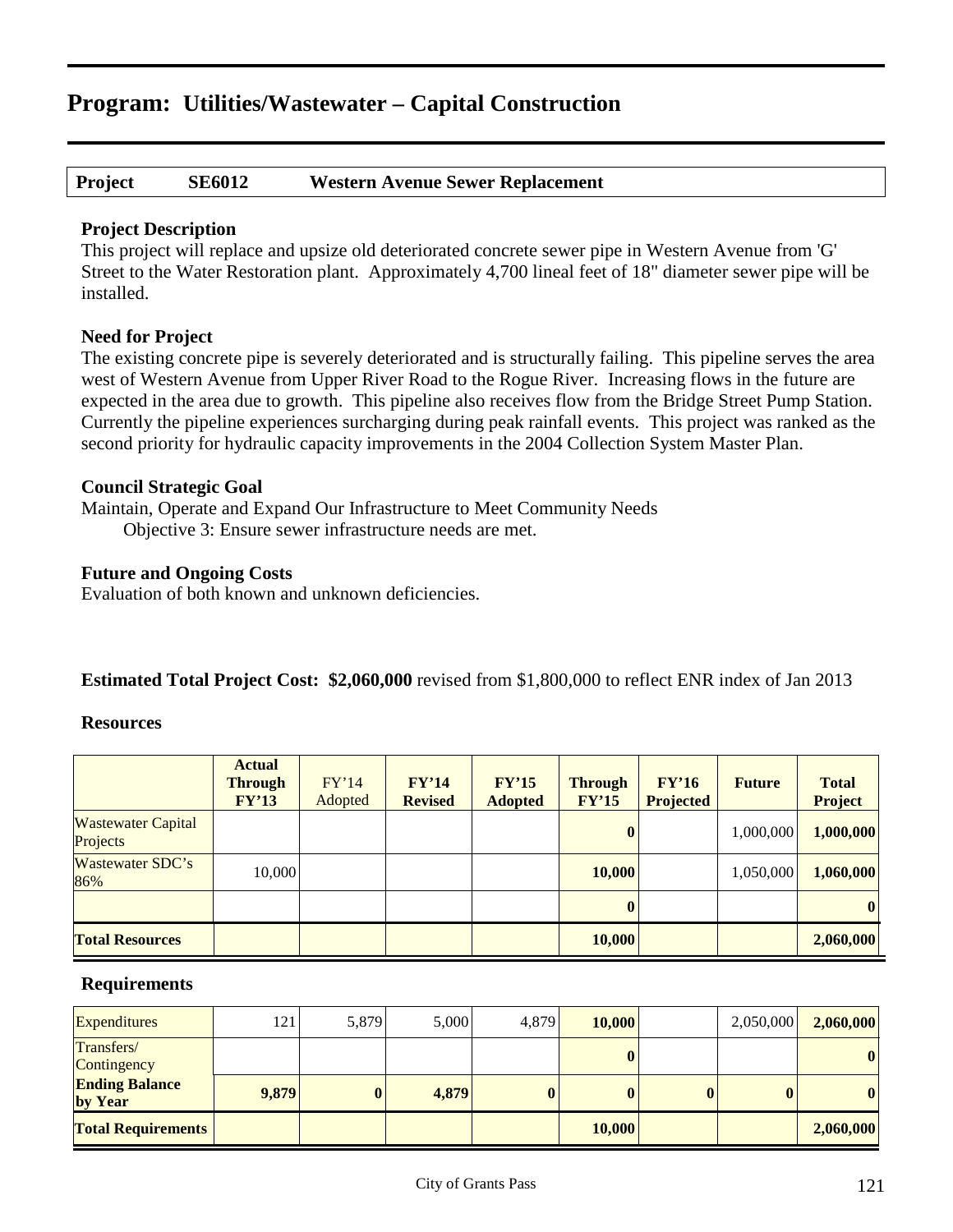# **Project SE6064 Sewer Main Structural Repairs (Multiple Phases)**

#### **Project Description**

This project will replace very old structurally deficient sewer pipe in 5th Street, the alleys fronting 5th Street between 'M' and 'A' Streets and the alleys fronting Pine Street between Bridge and 'G' Streets. The alleys identified for repair will be ranked as to severity and the project completed in multiple phases.

#### **Need for Project**

The majority of the sewer lines in the alleys are very old 6" pipe, have structural defects (cracks, holes and broken pipe) and extensive root encroachment which requires frequent and difficult cleaning and maintenance. This project combines the top two ranked priorities for structural repair in the 2004 Collection System Master Plan.

#### **Council Strategic Goal**

Maintain, Operate and Expand Our Infrastructure to Meet Community Needs Objective 3: Ensure sewer infrastructure needs are met.

### **Future and Ongoing Costs**

Design and construction expected to continue as funding allows.

### **Estimated Total Project Cost: \$3,700,000**

#### **Resources**

|                                       | <b>Actual</b><br><b>Through</b><br>FY'13 | FY'14<br>Adopted | FY'14<br><b>Revised</b> | FY'15<br><b>Adopted</b> | <b>Through</b><br>FY'15 | FY'16<br><b>Projected</b> | <b>Future</b> | <b>Total</b><br><b>Project</b> |
|---------------------------------------|------------------------------------------|------------------|-------------------------|-------------------------|-------------------------|---------------------------|---------------|--------------------------------|
| <b>Wastewater Capital</b><br>Projects | 865,000                                  | 250,000          | 250,000                 | 400,000                 | 1,515,000               | 400,000                   | 1,330,000     | 3,245,000                      |
| <b>General Fund</b>                   |                                          | 150,000          | 150,000                 | 150,000                 | 300,000                 | 155,000                   |               | 455,000                        |
|                                       |                                          |                  |                         |                         |                         |                           |               | $\bf{0}$                       |
| <b>Total Resources</b>                |                                          |                  |                         |                         | 1,815,000               |                           |               | 3,700,000                      |

| <b>Expenditures</b>              | 514,327 | 584,075  | 600,000 | 700,673  | 1,815,000    | 555,000 | 1,330,000    | 3,700,000    |
|----------------------------------|---------|----------|---------|----------|--------------|---------|--------------|--------------|
| Transfers/<br>Contingency        |         |          |         |          | 0            |         |              | $\mathbf{0}$ |
| <b>Ending Balance</b><br>by Year | 350,673 | $\bf{0}$ | 150,673 | $\bf{0}$ | $\mathbf{0}$ |         | $\mathbf{0}$ | $\mathbf{0}$ |
| <b>Total Requirements</b>        |         |          |         |          | 1,815,000    |         |              | 3,700,000    |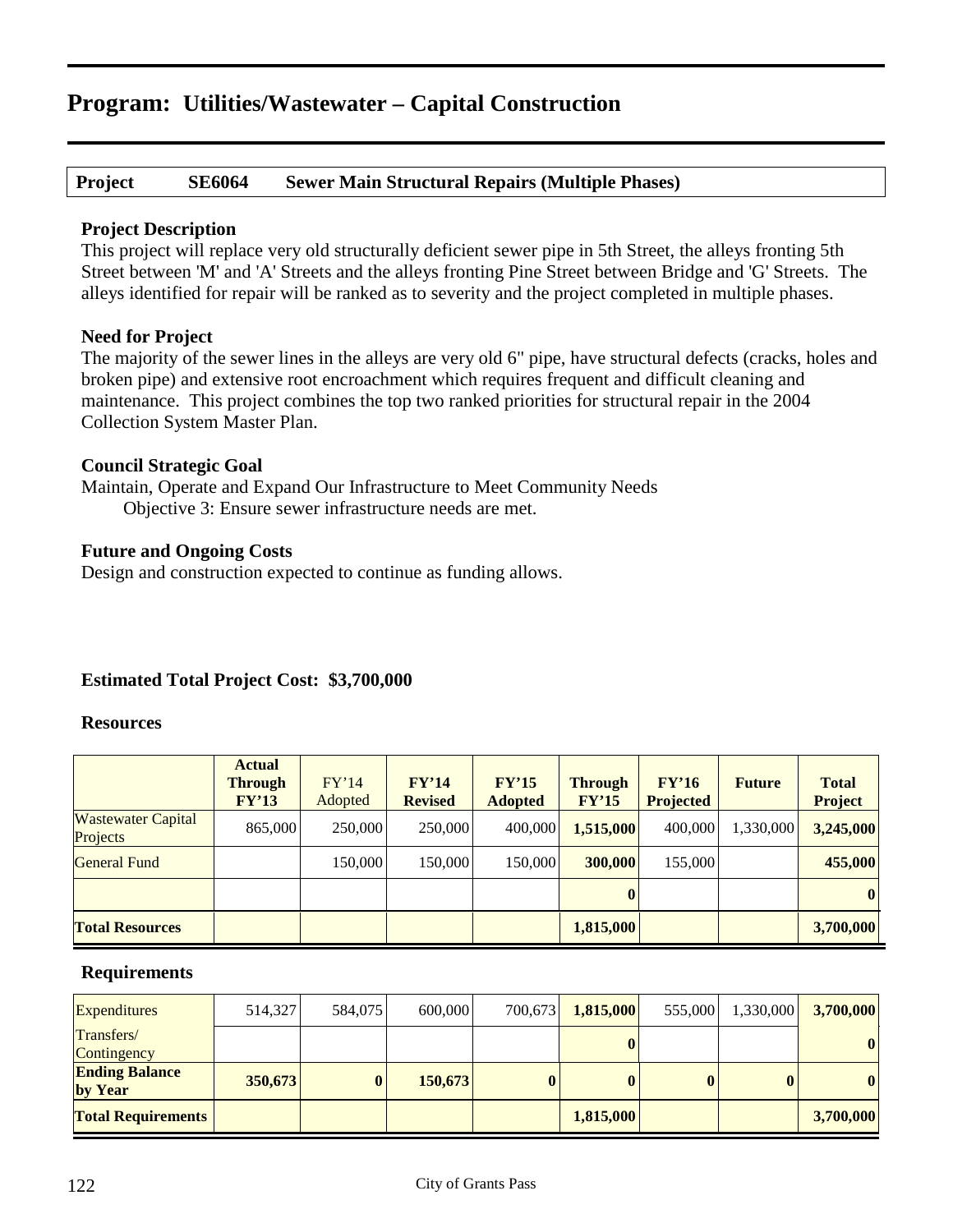# **Project SE6111 Mill Street Sewer Reconstruction**

#### **Project Description**

This project will replace approximately 9,500 linear feet of sewer main.

#### **Need for Project**

Currently a large segment of the sewer main is near capacity and inaccessible for maintenance. The reconstruction will install new accessible main line, substantially reduce current inflow and infiltration problems and add capacity. The installation will effectively increase the capacity of the dual river siphons to beyond 2060. This project was identified in the Collection System Master Plan as a top priority.

#### **Council Strategic Goal**

Maintain, Operate and Expand Our Infrastructure to Meet Community Needs Objective 3: Ensure sewer infrastructure needs are met.

#### **Future and Ongoing Costs**

Evaluation of both known and unknown deficiencies.

### **Estimated Total Project Cost: \$4,340,000** revised from \$4,150,000 to reflect ENR index of Jan 2013

#### **Resources**

|                                       | <b>Actual</b><br><b>Through</b><br>FY'13 | FY'14<br>Adopted | FY'14<br><b>Revised</b> | FY'15<br><b>Adopted</b> | <b>Through</b><br>FY'15 | FY'16<br><b>Projected</b> | <b>Future</b> | <b>Total</b><br><b>Project</b> |
|---------------------------------------|------------------------------------------|------------------|-------------------------|-------------------------|-------------------------|---------------------------|---------------|--------------------------------|
| <b>Wastewater Capital</b><br>Projects |                                          |                  |                         |                         | $\mathbf{0}$            |                           | 1,515,000     | 1,515,000                      |
| Wastewater SDC's<br>70%               | 125,000                                  |                  |                         |                         | 125,000                 |                           | 2,700,000     | 2,825,000                      |
|                                       |                                          |                  |                         |                         | $\mathbf{0}$            |                           |               | $\bf{0}$                       |
| <b>Total Resources</b>                |                                          |                  |                         |                         | 125,000                 |                           |               | 4,340,000                      |

| <b>Expenditures</b>              |         | 100,000  | 25,000  | 100,000  | 125,000 | 4,215,000    | 4,340,000        |
|----------------------------------|---------|----------|---------|----------|---------|--------------|------------------|
| Transfers/<br>Contingency        |         |          |         |          |         |              | 0                |
| <b>Ending Balance</b><br>by Year | 125,000 | $\bf{0}$ | 100,000 | $\bf{0}$ |         | $\mathbf{0}$ | $\boldsymbol{0}$ |
| <b>Total Requirements</b>        |         |          |         |          | 125,000 |              | 4,340,000        |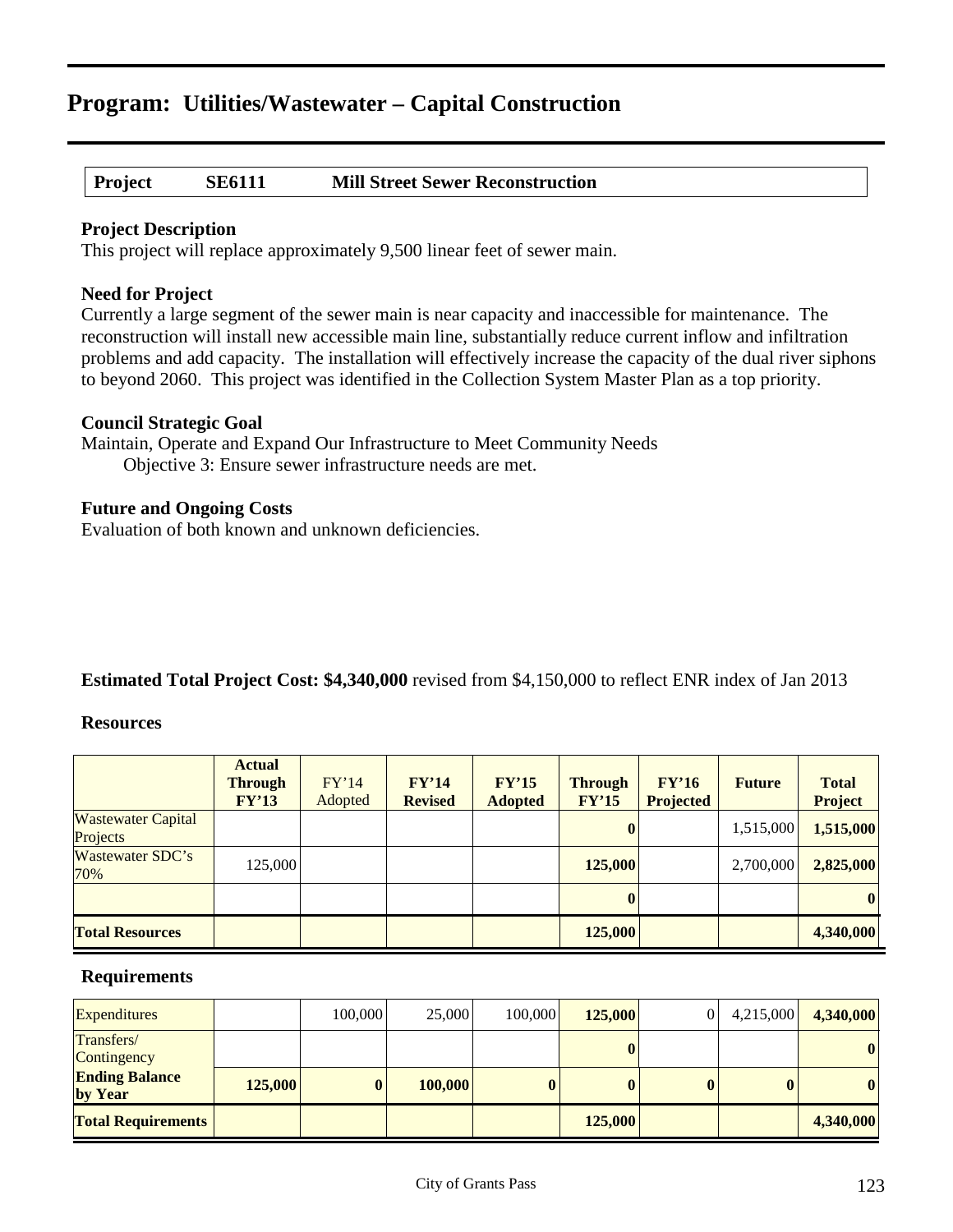# **Project SE6112 Sewer Rate Study SE & RS**

#### **Project Description**

This project will evaluate and recommend appropriate service area sewer rates after the master plans are updated.

#### **Need for Project**

After the UGB is finalized, wastewater master plans will be updated. With the new capital improvement plans rates will need to be reviewed.

#### **Council Strategic Goal**

Maintain, Operate and Expand Our Infrastructure to Meet Community Needs Objective 3: Ensure sewer infrastructure needs are met.

# **Future and Ongoing Costs**

Not applicable

# **Estimated Total Project Cost: \$70,000** Revised from \$35,000 to reflect remaining RS share

#### **Resources**

|                                       | <b>Actual</b><br><b>Through</b><br>FY'13 | FY'14<br>Adopted | FY'14<br><b>Revised</b> | FY'15<br><b>Adopted</b> | <b>Through</b><br>FY'15 | FY'16<br><b>Projected</b> | <b>Future</b> | <b>Total</b><br>Project |
|---------------------------------------|------------------------------------------|------------------|-------------------------|-------------------------|-------------------------|---------------------------|---------------|-------------------------|
| <b>Wastewater Capital</b><br>Projects | 35,000                                   | 35,000           | 35,000                  |                         | 70,000                  |                           |               | 70,000                  |
|                                       |                                          |                  |                         |                         | $\bf{0}$                |                           |               | $\boldsymbol{0}$        |
|                                       |                                          |                  |                         |                         | $\bf{0}$                |                           |               | $\bf{0}$                |
| <b>Total Resources</b>                |                                          |                  |                         |                         | 70,000                  |                           |               | 70,000                  |

| <b>Expenditures</b>              |        | 60,000   | 35,000 | 35,000   | 70,000   |  | 70,000   |
|----------------------------------|--------|----------|--------|----------|----------|--|----------|
| Transfers/<br>Contingency        |        |          |        |          | $\bf{0}$ |  | $\bf{0}$ |
| <b>Ending Balance</b><br>by Year | 35,000 | $\bf{0}$ | 35,000 | $\bf{0}$ | $\bf{0}$ |  | $\bf{0}$ |
| <b>Total Requirements</b>        |        |          |        |          | 70,000   |  | 70,000   |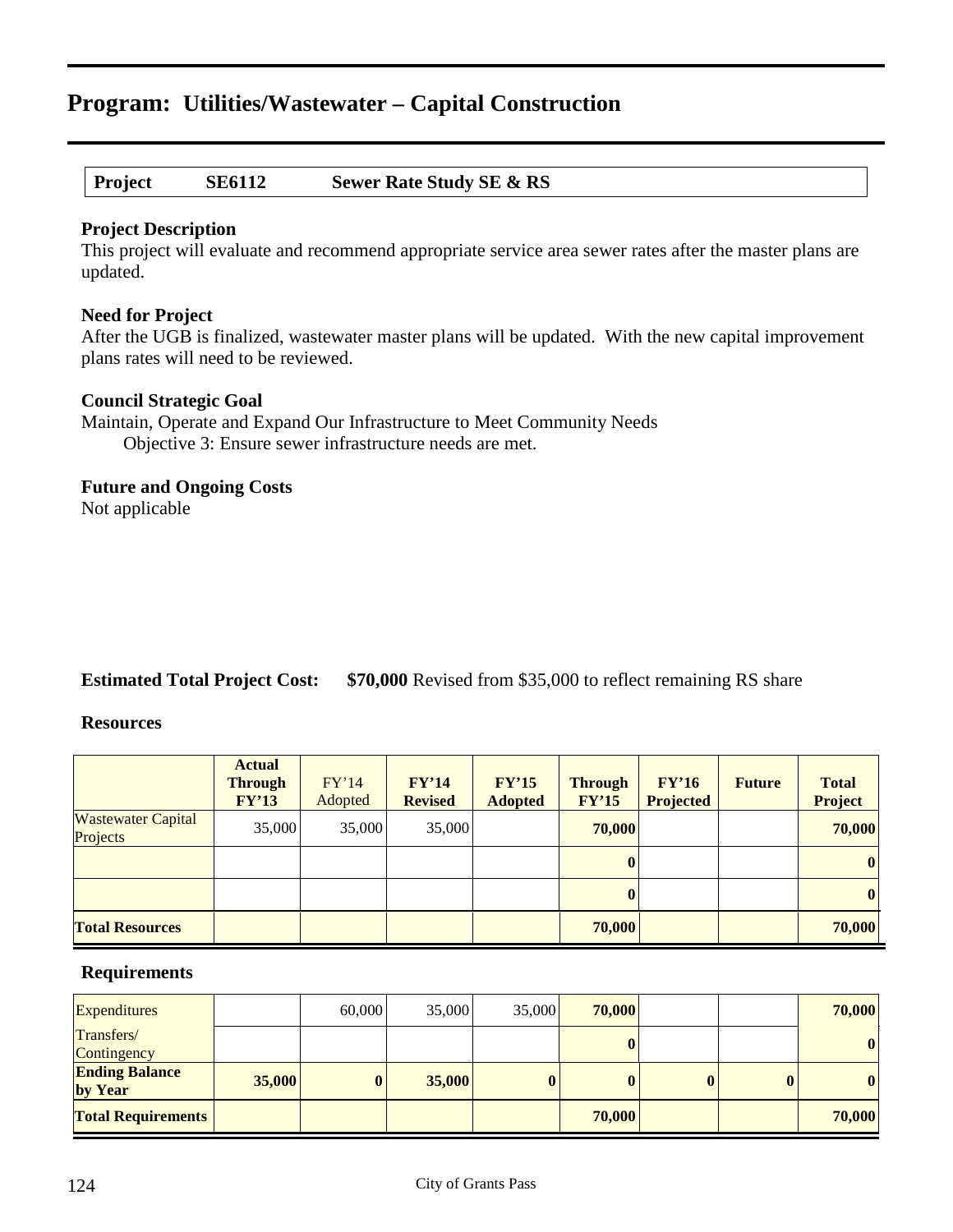# **Project SE6156 Sewer Mains Related to Overlays**

### **Project Description**

This project will replace old structurally deficient sewer pipe in streets prior to scheduled overlay work.

### **Need for Project**

The majority of the sewer lines are old, have structural defects (cracks, holes and broken pipe) and extensive root encroachment which requires frequent and difficult cleaning and maintenance. This project will assist completion of underground infrastructure work prior to scheduled street overlays.

### **Council Strategic Goal**

Maintain, Operate and Expand Our Infrastructure to Meet Community Needs Objective 3: Ensure sewer infrastructure needs are met.

### **Future and Ongoing Costs**

Design and construction of deficient mains.

# **Estimated Total Project Cost: \$1,900,000**

#### **Resources**

|                                       | <b>Actual</b><br><b>Through</b><br>FY'13 | FY'14<br>Adopted | FY'14<br><b>Revised</b> | FY'15<br><b>Adopted</b> | <b>Through</b><br>FY'15 | FY'16<br><b>Projected</b> | <b>Future</b> | <b>Total</b><br><b>Project</b> |
|---------------------------------------|------------------------------------------|------------------|-------------------------|-------------------------|-------------------------|---------------------------|---------------|--------------------------------|
| <b>Wastewater Capital</b><br>Projects | 50,000                                   |                  |                         |                         | 50,000                  |                           | 1,850,000     | 1,900,000                      |
| Wastewater SDC's                      |                                          |                  |                         |                         |                         |                           |               | $\bf{0}$                       |
|                                       |                                          |                  |                         |                         |                         |                           |               | $\vert 0 \vert$                |
| <b>Total Resources</b>                |                                          |                  |                         |                         | 50,000                  |                           |               | 1,900,000                      |

| <b>Expenditures</b>              | 5,392  |          | 44,608   |          | 50,000 | 1,850,000 | 1,900,000        |
|----------------------------------|--------|----------|----------|----------|--------|-----------|------------------|
| Transfers/<br>Contingency        |        |          |          |          |        |           | $\boldsymbol{0}$ |
| <b>Ending Balance</b><br>by Year | 44,608 | $\bf{0}$ | $\bf{0}$ | $\bf{0}$ |        | $\bf{0}$  | $\boldsymbol{0}$ |
| <b>Total Requirements</b>        |        |          |          |          | 50,000 |           | 1,900,000        |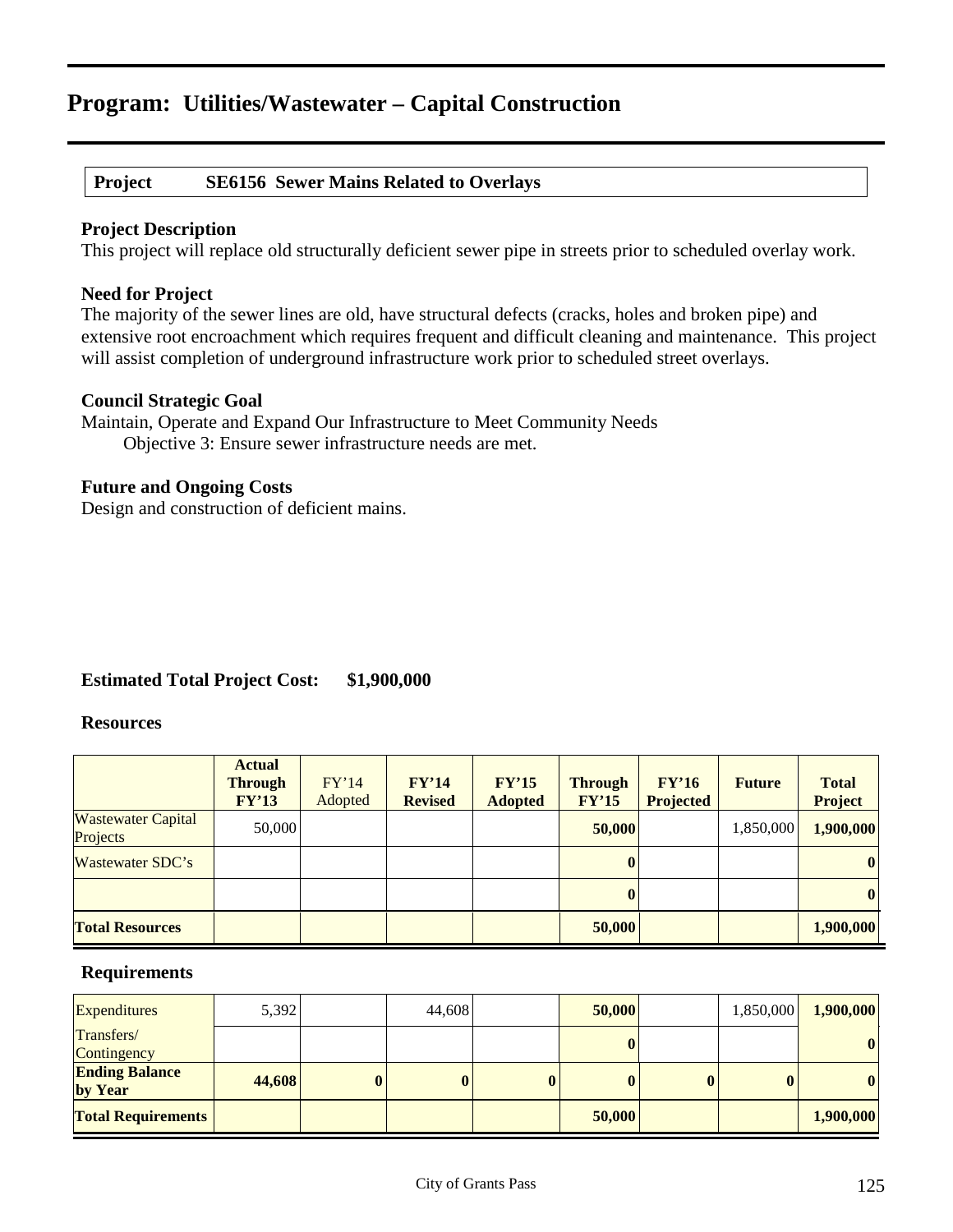**Project SE6198 Collection System Maintenance/Repair**

# **Project Description**

This project will replace badly deteriorated sewer mains, or appurtenances, typically prior to paving due to street overlay, new development or alley repairs. In addition, this project will repair collection system deficiencies related to inflow and infiltration (I & I).

# **Need for Project**

The maintenance is needed to repair severely structurally defective sewer mains, or appurtenances, when encountered. Replacement prior to paving avoids the need to cut new or recently replaced paving due to sewer line failure. Recent storm events resulted in high flows from the Darneille Pump Station. The flows increased rapidly in correlation to the amount of rainfall indicating a large amount of  $I \& I$ . This project will correct areas of excessive I & I identified with the recent flow monitoring information.

# **Council Strategic Goal**

Maintain, Operate and Expand Our Infrastructure to Meet Community Needs

Objective 3: Ensure sewer infrastructure needs are met.

# **Future and Ongoing Costs**

Evaluation and repair of unanticipated problems.

**Estimated Total Project Cost:** The target is \$75,000 per year when funds are available.

### **Resources**

|                                       | <b>Actual</b><br><b>Through</b><br>FY'13 | FY'14<br>Adopted | FY'14<br><b>Revised</b> | FY'15<br><b>Adopted</b> | <b>Through</b><br>FY'15 | FY'16<br><b>Projected</b> | <b>Future</b> | <b>Total</b><br><b>Project</b> |
|---------------------------------------|------------------------------------------|------------------|-------------------------|-------------------------|-------------------------|---------------------------|---------------|--------------------------------|
| <b>Wastewater Capital</b><br>Projects |                                          | 125,000          | 125,000                 | 75,000                  | 200,000                 | 75,000                    | 225,000       | 500,000                        |
| Wastewater SDC's                      |                                          |                  |                         |                         | $\bf{0}$                |                           |               | $\boldsymbol{0}$               |
|                                       |                                          |                  |                         |                         |                         |                           |               | $\bf{0}$                       |
| <b>Total Resources</b>                |                                          |                  |                         |                         | 200,000                 |                           |               | 500,000                        |

| <b>Expenditures</b>              |   | 125,000 | 100,000 | 100,000 | 200,000      | 75,000 | 225,000 | 500,000          |
|----------------------------------|---|---------|---------|---------|--------------|--------|---------|------------------|
| Transfers/<br>Contingency        |   |         |         |         | $\bf{0}$     |        |         | $\boldsymbol{0}$ |
| <b>Ending Balance</b><br>by Year | 0 |         | 25,000  |         | $\mathbf{0}$ |        |         | $\boldsymbol{0}$ |
| <b>Total Requirements</b>        |   |         |         |         | 200,000      |        |         | 500,000          |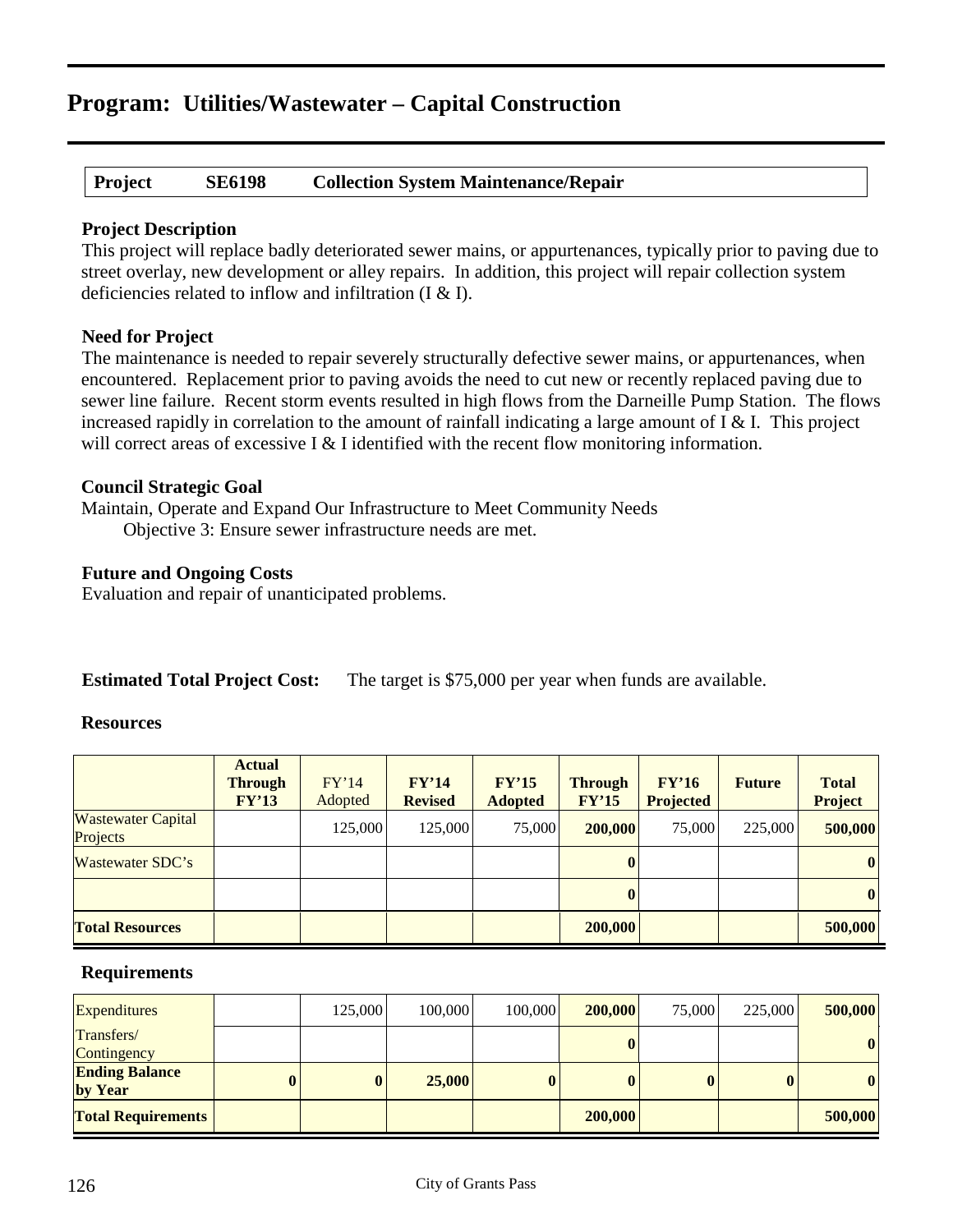**Project SE6199 Pump/Lift Station Equipment Improvement**

#### **Project Description**

This is the replacement or rebuild project for miscellaneous equipment such as pumps, motors and emergency generators located at the various pump and lift stations. One of the first items identified to be in need of replacement is the emergency generator and associated electrical transfer gear at the Redwood Pump Station.

#### **Need for Project**

Each year pieces of equipment fail due to age and/or mechanical fault. This project will allow the funding to replace or overhaul equipment when needed.

### **Council Strategic Goal**

Maintain, Operate and Expand Our Infrastructure to Meet Community Needs Objective 3: Ensure sewer infrastructure needs are met.

### **Future and Ongoing Costs**

Replacement or repair of equipment as potential failure is identified.

### **Estimated Total Project Cost: \$10,000/year as available**

#### **Resources**

|                                       | <b>Actual</b><br><b>Through</b><br>FY'13 | FY'14<br>Adopted | FY'14<br><b>Revised</b> | FY'15<br><b>Adopted</b> | <b>Through</b><br>FY'15 | FY'16<br><b>Projected</b> | <b>Future</b> | <b>Total</b><br><b>Project</b> |
|---------------------------------------|------------------------------------------|------------------|-------------------------|-------------------------|-------------------------|---------------------------|---------------|--------------------------------|
| <b>Wastewater Capital</b><br>Projects |                                          | 125,000          | 75,000                  | 10,000                  | 85,000                  | 10,000                    | 30,000        | 125,000                        |
| Wastewater SDC's                      |                                          |                  |                         |                         |                         |                           |               | $\vert 0 \vert$                |
|                                       |                                          |                  |                         |                         |                         |                           |               | $\bf{0}$                       |
| <b>Total Resources</b>                |                                          |                  |                         |                         | 85,000                  |                           |               | 125,000                        |

| <b>Expenditures</b>              |          | 125,000  | 35,000 | 50,000   | 85,000 | 10,000 | 30,000   | 125,000  |
|----------------------------------|----------|----------|--------|----------|--------|--------|----------|----------|
| Transfers/<br>Contingency        |          |          |        |          |        |        |          | $\bf{0}$ |
| <b>Ending Balance</b><br>by Year | $\bf{0}$ | $\bf{0}$ | 40,000 | $\bf{0}$ |        |        | $\bf{0}$ | $\bf{0}$ |
| <b>Total Requirements</b>        |          |          |        |          | 85,000 |        |          | 125,000  |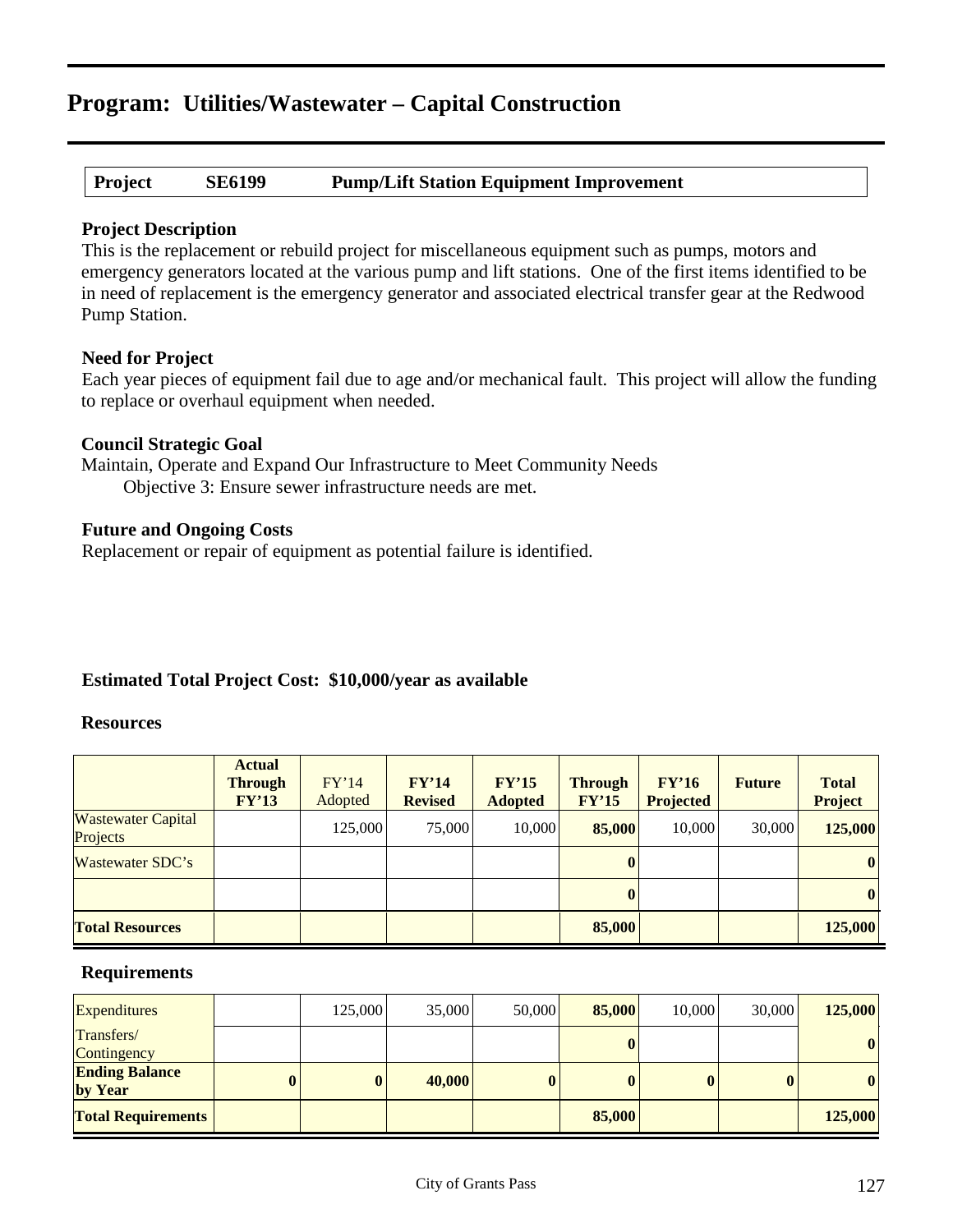**Project SE6200 Spaulding Industrial Park Wastewater Infrastructure Study**

### **Project Description**

This project will evaluate and propose wastewater infrastructure for the Spaulding Industrial Park. Potential wastewater infrastructure would include a basic collection system, a new pump station and associated force main. The initial evaluation will be to determine the extent of the service area (in addition to the Industrial Park) to serve the eastern end of the urban growth boundary. The service area determination will be required to appropriately size the infrastructure.

# **Need for Project**

Additional development in the eastern end of the urban growth boundary, both residential and industrial, will need to rely on a new pump station for sewer service.

### **Council Strategic Goal**

Maintain, Operate and Expand Our Infrastructure to Meet Community Needs Objective 3: Ensure sewer infrastructure needs are met.

# **Future and Ongoing Costs**

Once the infrastructure components are properly sized and located, an estimated project cost to install can be developed to reflect required construction costs.

# **Estimated Total Project Cost: \$100,000** revised from \$2,500,000 to reflect study/evaluation only

#### **Resources**

|                                       | <b>Actual</b><br><b>Through</b><br>FY'13 | FY'14<br>Adopted | FY'14<br><b>Revised</b> | FY'15<br><b>Adopted</b> | <b>Through</b><br>FY'15 | FY'16<br><b>Projected</b> | <b>Future</b> | <b>Total</b><br><b>Project</b> |
|---------------------------------------|------------------------------------------|------------------|-------------------------|-------------------------|-------------------------|---------------------------|---------------|--------------------------------|
| <b>Wastewater Capital</b><br>Projects |                                          | 100,000          | 100,000                 |                         | 100,000                 |                           |               | 100,000                        |
| Wastewater SDC's                      |                                          |                  |                         |                         | $\bf{0}$                |                           |               | $\bf{0}$                       |
|                                       |                                          |                  |                         |                         | $\mathbf{0}$            |                           |               | $\bf{0}$                       |
| <b>Total Resources</b>                |                                          |                  |                         |                         | 100,000                 |                           |               | 100,000                        |

| <b>Expenditures</b>              |   | 100,000  | 25,000 | 75,000   | 100,000  |  | 100,000      |
|----------------------------------|---|----------|--------|----------|----------|--|--------------|
| Transfers/<br>Contingency        |   |          |        |          | $\bf{0}$ |  | $\mathbf{0}$ |
| <b>Ending Balance</b><br>by Year | 0 | $\bf{0}$ | 75,000 | $\bf{0}$ | $\bf{0}$ |  | $\bf{0}$     |
| <b>Total Requirements</b>        |   |          |        |          | 100,000  |  | 100,000      |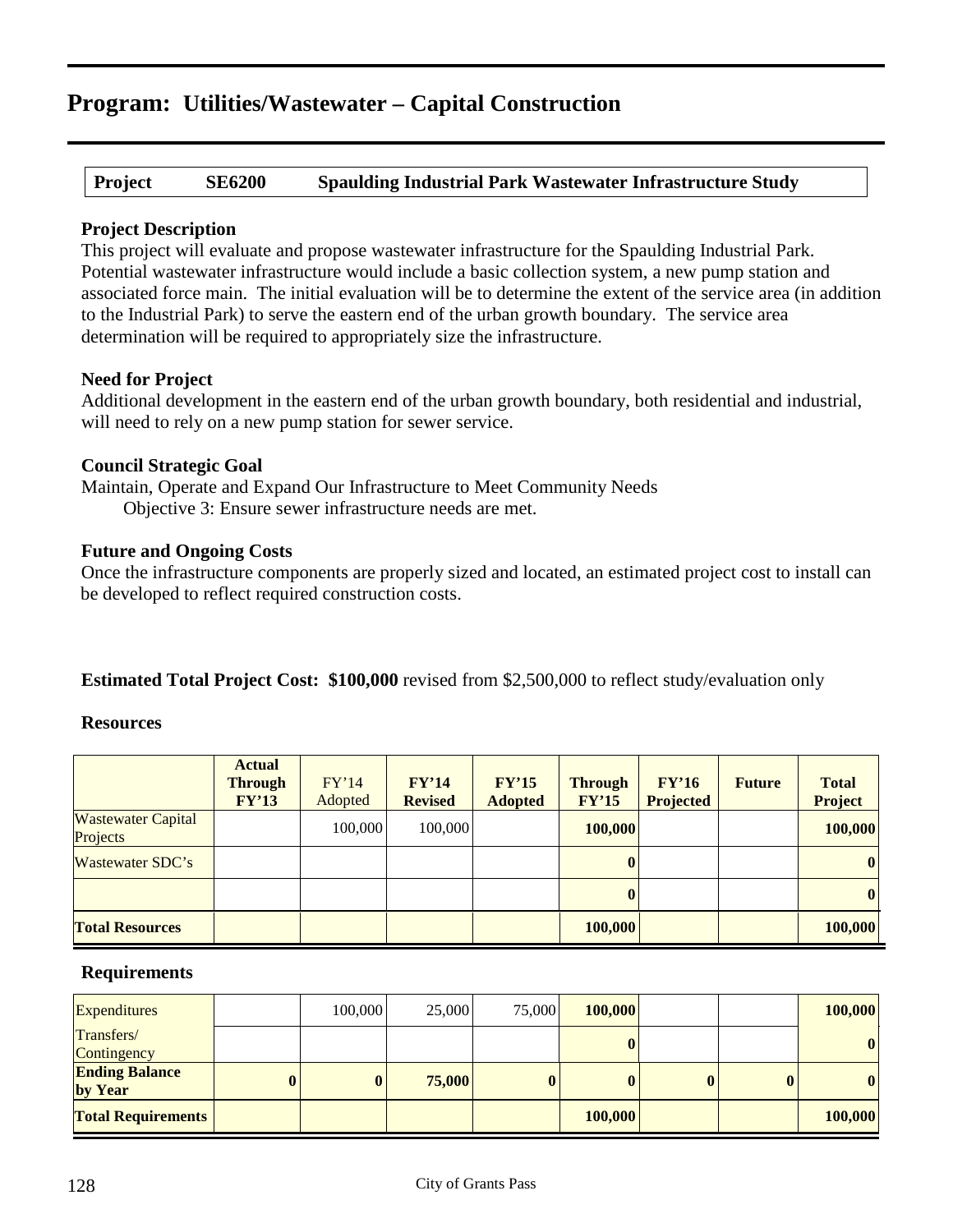| Project | <b>SE6237</b> | <b>General Engineering Services</b> |
|---------|---------------|-------------------------------------|
|---------|---------------|-------------------------------------|

#### **Project Description**

This project will fund the process to obtain a Wastewater Master Services Agreement for Professional Engineering and Permitting Services (MSA). With this MSA, a number of individual task orders will be assigned, negotiated and executed to undertake a variety of assignments on the City's wastewater facilities.

#### **Need for Project**

Given the nature of these individual assignments, it is desired for our MSA consultant to provide general engineering support and guidance for the overall wastewater program to develop the specific individual tasks.

### **Council Strategic Goal**

Maintain, Operate and Expand Our Infrastructure to Meet Community Needs Objective 3: Ensure sewer infrastructure needs are met.

### **Future and Ongoing Costs**

General support for Wastewater Fund (known and unknown).

# **Estimated Total Project Cost: \$20,000 per year as funds are available**

#### **Resources**

|                                       | <b>Actual</b><br><b>Through</b><br>FY'13 | FY'14<br>Adopted | FY'14<br><b>Revised</b> | FY'15<br><b>Adopted</b> | <b>Through</b><br>FY'15 | FY'16<br><b>Projected</b> | <b>Future</b> | <b>Total</b><br><b>Project</b> |
|---------------------------------------|------------------------------------------|------------------|-------------------------|-------------------------|-------------------------|---------------------------|---------------|--------------------------------|
| <b>Wastewater Capital</b><br>Projects |                                          |                  |                         | 40,000                  | 40,000                  | 20,000                    | 60,000        | 120,000                        |
| Wastewater SDC's                      |                                          |                  |                         |                         |                         |                           |               | $\bf{0}$                       |
|                                       |                                          |                  |                         |                         |                         |                           |               | $\boldsymbol{0}$               |
| <b>Total Resources</b>                |                                          |                  |                         |                         | 40,000                  |                           |               | 120,000                        |

| <b>Expenditures</b>              |   |          |          | 40,000   | 40,000 | 20,000 | 60,000   | 120,000  |
|----------------------------------|---|----------|----------|----------|--------|--------|----------|----------|
| Transfers/<br>Contingency        |   |          |          |          |        |        |          | $\bf{0}$ |
| <b>Ending Balance</b><br>by Year | 0 | $\bf{0}$ | $\bf{0}$ | $\bf{0}$ |        | 0      | $\bf{0}$ | $\bf{0}$ |
| <b>Total Requirements</b>        |   |          |          |          | 40,000 |        |          | 120,000  |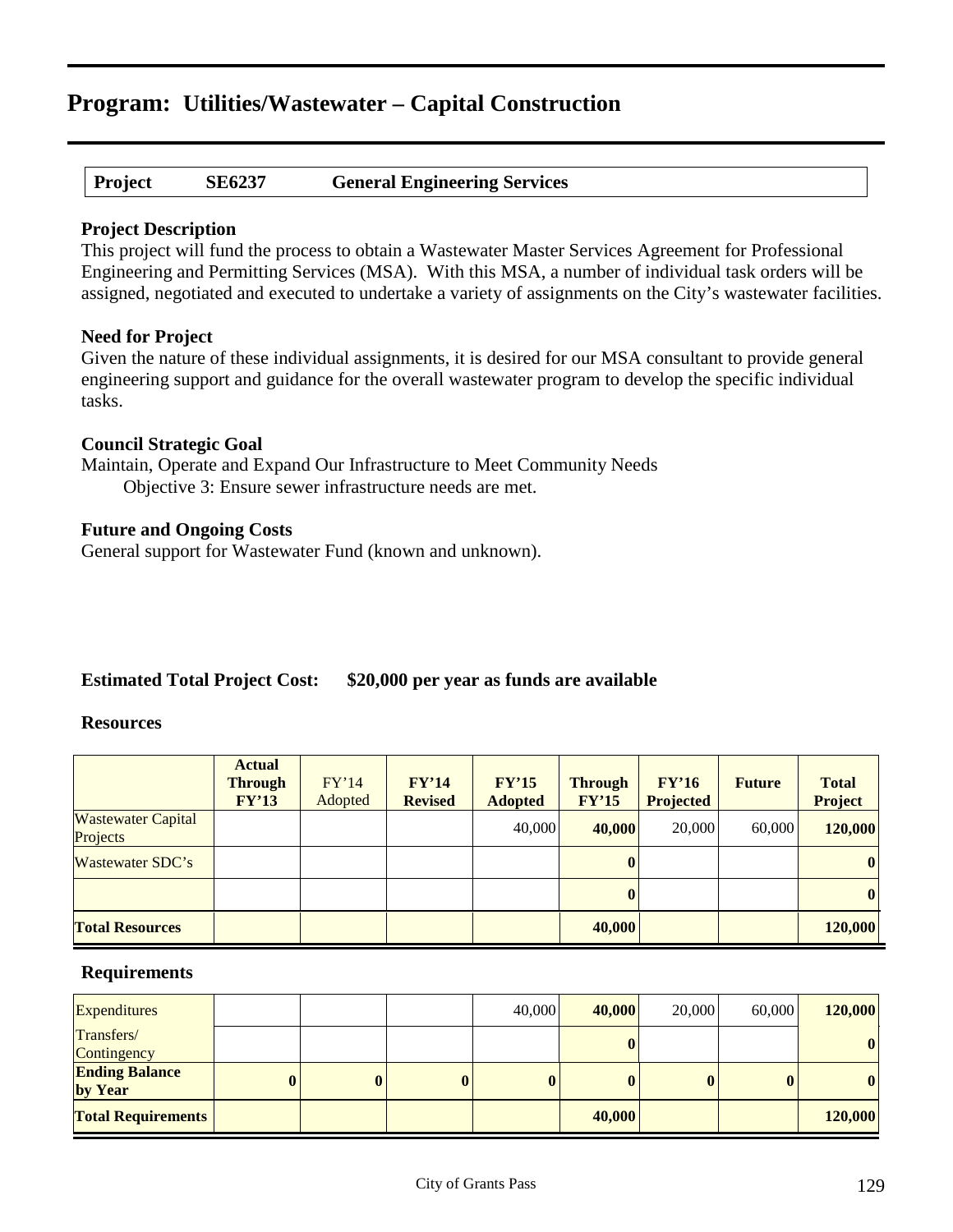**Project SE6238 Effluent Mixing Zone Dye Tracer Study**

# **Project Description:**

The wastewater treatment plant has a permitted effluent mixing zone in the Rogue River. The allowable mixing zone is that portion of the Rogue River contained within a band extending out 50 feet from the north bank and extending from a point 10 feet upstream of the effluent outfall to a point 300 feet downstream from the outfall. Dye will be injected into the effluent and samples will be collected over time in the river to confirm and calibrate the mixing zone model. The model will be used to determine dilution ratios within the mixing zone and evaluate the reasonable potential to exceed receiving water quality criteria in the Rogue River.

# **Need for Project**

To meet NPDES permit renewal requirements.

# **Council Strategic Goal**

Preserve and Enjoy our Natural Resources. Objective 4: Comply with all NPDES permit requirements.

# **Future and Ongoing Costs**

May require upgrades to treatment processes.

# **Estimated Total Project Cost: \$50,000**

### **Resources**

|                                       | <b>Actual</b><br><b>Through</b><br>FY'13 | FY'14<br>Adopted | FY'14<br><b>Revised</b> | FY'15<br><b>Adopted</b> | <b>Through</b><br>FY'15 | FY'16<br><b>Projected</b> | <b>Future</b> | <b>Total</b><br>Project |
|---------------------------------------|------------------------------------------|------------------|-------------------------|-------------------------|-------------------------|---------------------------|---------------|-------------------------|
| <b>Wastewater Capital</b><br>Projects |                                          |                  |                         | 50,000                  | 50,000                  |                           |               | 50,000                  |
| Wastewater SDC's                      |                                          |                  |                         |                         | $\mathbf{0}$            |                           |               | $\bf{0}$                |
|                                       |                                          |                  |                         |                         | $\mathbf{0}$            |                           |               | $\bf{0}$                |
| <b>Total Resources</b>                |                                          |                  |                         |                         | 50,000                  |                           |               | 50,000                  |

| <b>Expenditures</b>              |   |   |          | 50,000       | 50,000       |  | 50,000       |
|----------------------------------|---|---|----------|--------------|--------------|--|--------------|
| Transfers/<br>Contingency        |   |   |          |              | $\bf{0}$     |  | $\mathbf{0}$ |
| <b>Ending Balance</b><br>by Year | 0 | 0 | $\bf{0}$ | $\mathbf{0}$ | $\mathbf{0}$ |  | $\bf{0}$     |
| <b>Total Requirements</b>        |   |   |          |              | 50,000       |  | 50,000       |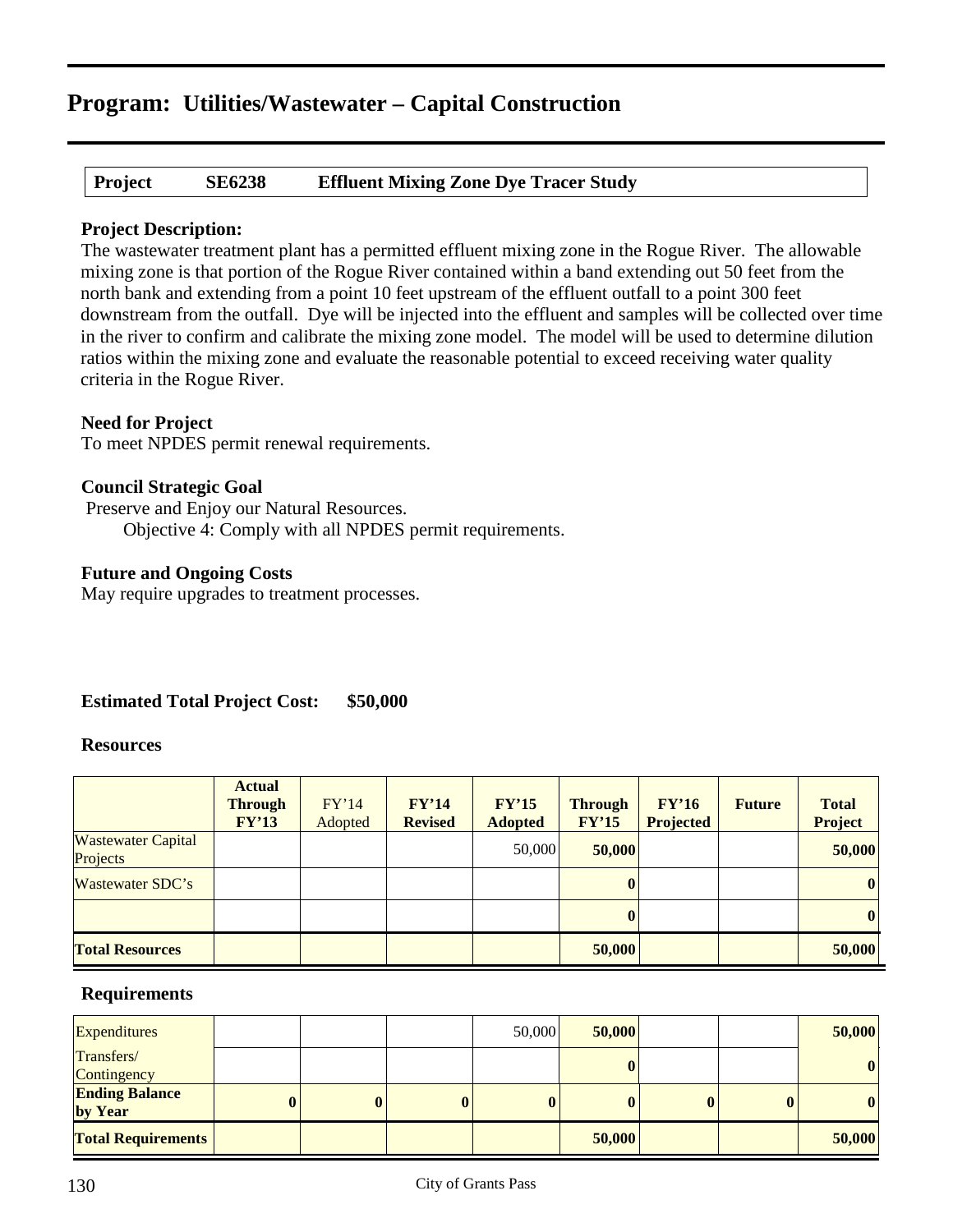### **Project SE6239 WRP Equipment Improvement**

#### **Project Description**

This is the replacement fund for miscellaneous equipment such as gas blender, aeration basin mixers, various pumps, compressors and motors.

#### **Need for Project**

Each year pieces of equipment fail due to age and/or mechanical failure. This project will allow the funding of replacement equipment as needed.

#### **Council Strategic Goal**

Maintain, Operate and Expand Our Infrastructure to Meet Community Needs Objective 3: Ensure sewer infrastructure needs are met.

### **Future and Ongoing Costs**

Evaluation and repair of unanticipated problems.

# **Estimated Total Project Cost: \$50,000 per year as funds are available**

#### **Resources**

|                                       | <b>Actual</b><br><b>Through</b><br>FY'13 | FY'14<br>Adopted | FY'14<br><b>Revised</b> | FY'15<br><b>Adopted</b> | <b>Through</b><br>FY'15 | FY'16<br><b>Projected</b> | <b>Future</b> | <b>Total</b><br><b>Project</b> |
|---------------------------------------|------------------------------------------|------------------|-------------------------|-------------------------|-------------------------|---------------------------|---------------|--------------------------------|
| <b>Wastewater Capital</b><br>Projects |                                          |                  |                         | 50,000                  | 50,000                  | 50,000                    | 150,000       | 250,000                        |
| Wastewater SDC's                      |                                          |                  |                         |                         |                         |                           |               | $\boldsymbol{0}$               |
|                                       |                                          |                  |                         |                         |                         |                           |               | $\boldsymbol{0}$               |
| <b>Total Resources</b>                |                                          |                  |                         |                         | 50,000                  |                           |               | 250,000                        |

| <b>Expenditures</b>              |          |          |          | 50,000   | 50,000 | 50,000 | 150,000  | 250,000          |
|----------------------------------|----------|----------|----------|----------|--------|--------|----------|------------------|
| Transfers/<br>Contingency        |          |          |          |          |        |        |          | $\boldsymbol{0}$ |
| <b>Ending Balance</b><br>by Year | $\bf{0}$ | $\bf{0}$ | $\bf{0}$ | $\bf{0}$ |        |        | $\bf{0}$ | $\boldsymbol{0}$ |
| <b>Total Requirements</b>        |          |          |          |          | 50,000 |        |          | 250,000          |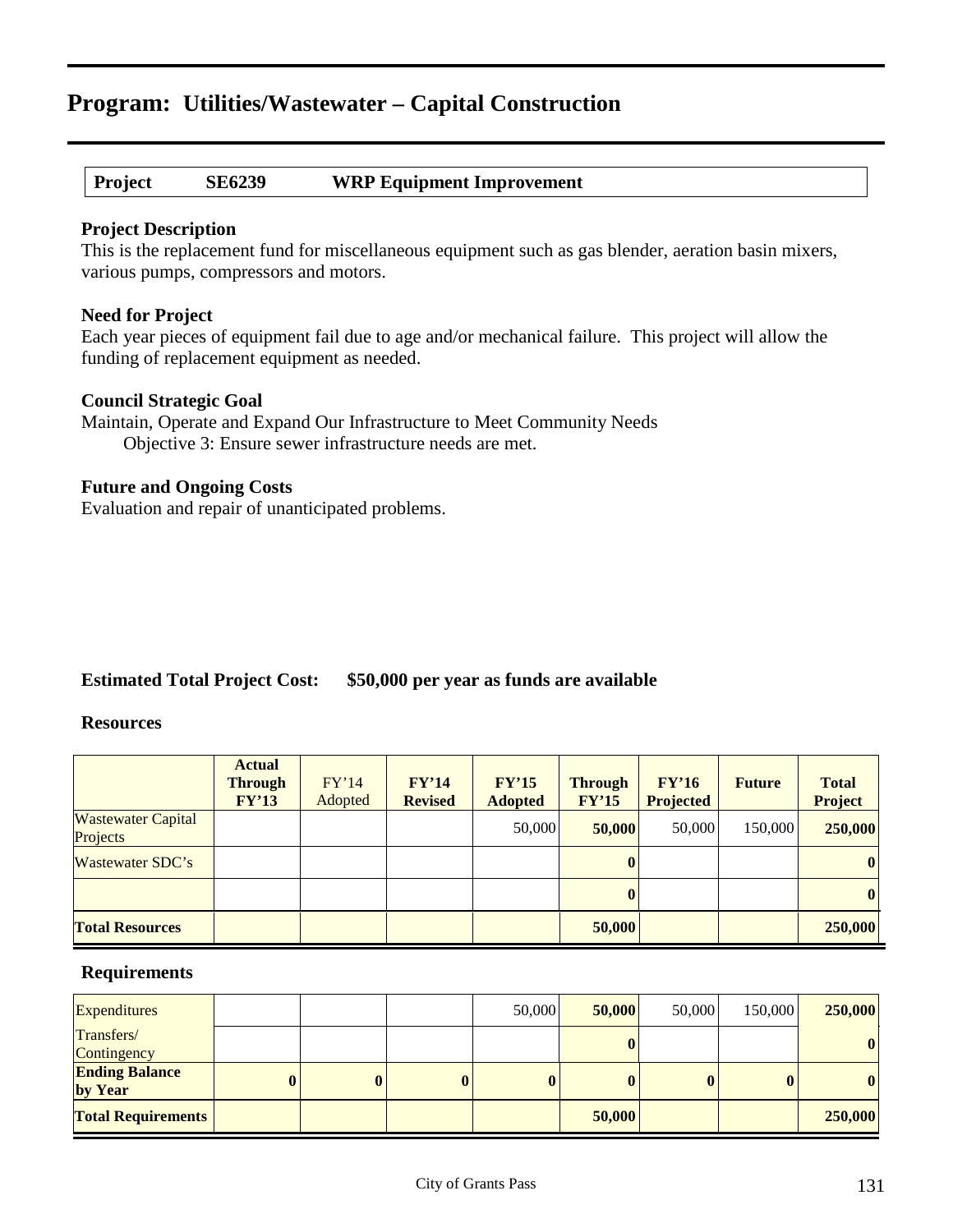**Project SE6240 Webster Pump Station No. 1 Rehab**

### **Project Description**

This project will evaluate whether to replace or rehabilitate Webster Pump Station No. 1. The improvements will be designed to meet current industry standards. During the predesign effort, a determination will be made whether to construct a new pump station above ground or to rehabilitate the existing. This pump station is currently located below ground, within the Webster Road Right-of-Way at the Reinhart Sports Park.

# **Need for Project**

Webster Pump Station No. 1 is currently capacity deficient. The pump station is approaching 50 years old and does not meet current service standards. The new pump station will be built to meet current industry standards.

# **Council Strategic Goal**

Maintain, Operate and Expand Our Infrastructure to Meet Community Needs Objective 3: Ensure sewer infrastructure needs are met.

# **Future and Ongoing Costs**

Routine and periodic maintenance.

# **Estimated Total Project Cost: \$750,000**

#### **Resources**

|                                       | <b>Actual</b><br><b>Through</b><br>FY'13 | FY'14<br>Adopted | FY'14<br><b>Revised</b> | FY'15<br><b>Adopted</b> | <b>Through</b><br>FY'15 | FY'16<br><b>Projected</b> | <b>Future</b> | <b>Total</b><br><b>Project</b> |
|---------------------------------------|------------------------------------------|------------------|-------------------------|-------------------------|-------------------------|---------------------------|---------------|--------------------------------|
| <b>Wastewater Capital</b><br>Projects |                                          |                  |                         | 750,000                 | 750,000                 |                           |               | 750,000                        |
| Wastewater SDC's                      |                                          |                  |                         |                         | $\bf{0}$                |                           |               | $\bf{0}$                       |
|                                       |                                          |                  |                         |                         | $\mathbf{0}$            |                           |               | $\bf{0}$                       |
| <b>Total Resources</b>                |                                          |                  |                         |                         | 750,000                 |                           |               | 750,000                        |

| <b>Expenditures</b>              |          |          |          | 750,000  | 750,000      |   |          | 750,000      |
|----------------------------------|----------|----------|----------|----------|--------------|---|----------|--------------|
| Transfers/<br>Contingency        |          |          |          |          | $\bf{0}$     |   |          | $\mathbf{0}$ |
| <b>Ending Balance</b><br>by Year | $\bf{0}$ | $\bf{0}$ | $\bf{0}$ | $\bf{0}$ | $\mathbf{0}$ | 0 | $\bf{0}$ | $\mathbf{0}$ |
| <b>Total Requirements</b>        |          |          |          |          | 750,000      |   |          | 750,000      |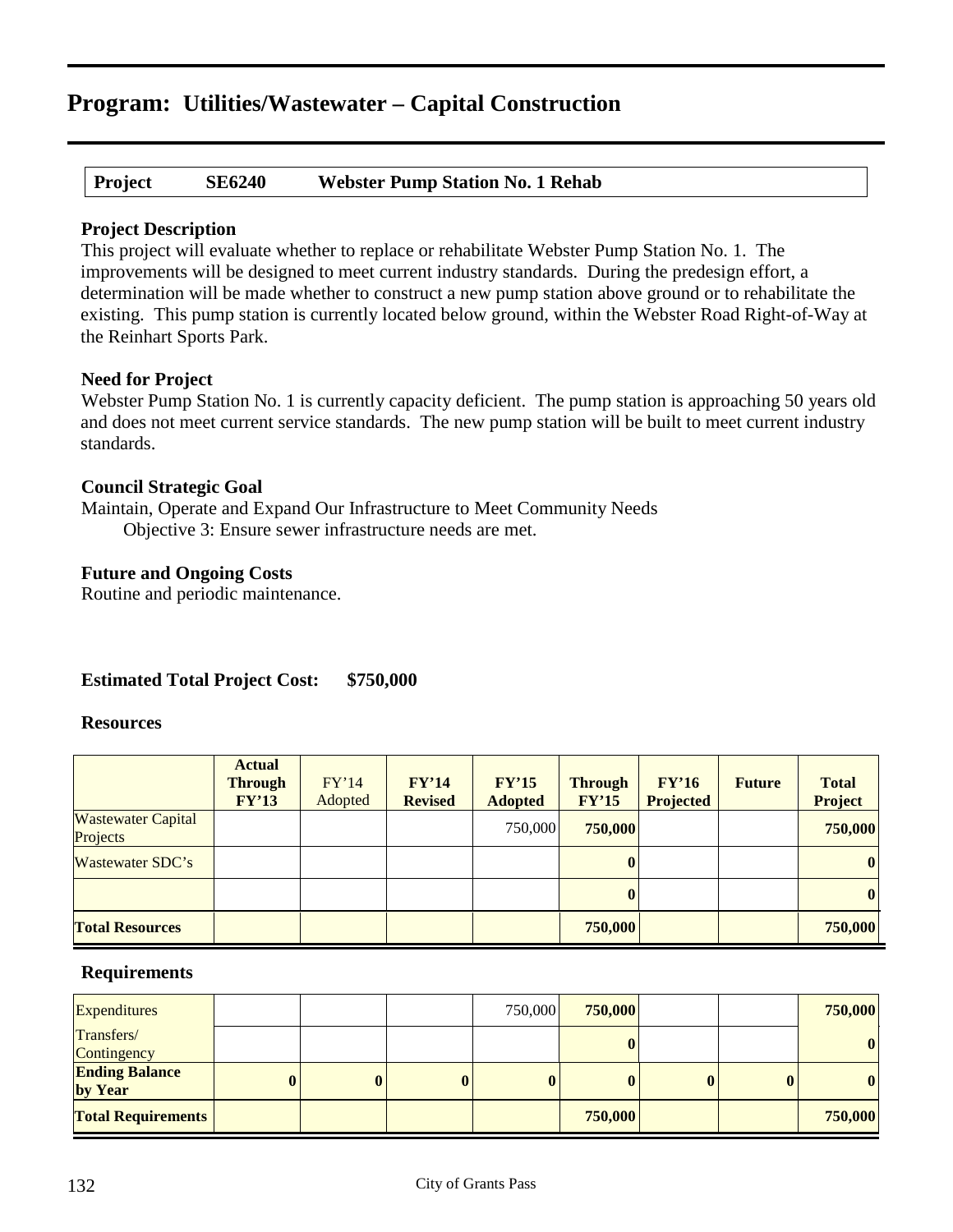# **Project SE6241 WRP SCADA System Evaluation**

### **Project Description**

This project will evaluate the existing SCADA system hardware and software. The intent of the evaluation will be to determine to what extent existing PLC's can be migrated to a new software systems. New system hardware and software requirements will be identified.

# **Need for Project**

The current SCADA system uses a Windows XP operating System. Microsoft will no longer be supporting Windows XP operating systems with security and technical support. Communications from some of the old PLC's may not work with the new Windows software. The SCADA system monitors various processes and equipment. Operations and Maintenance staff use the SCADA system to monitor and control various processes and equipment throughout the plant as well as collecting data for NPDES permit reporting purposes.

# **Council Strategic Goal**

Maintain, Operate and Expand Our Infrastructure to Meet Community Needs Objective 3: Ensure sewer infrastructure needs are met.

# **Future and Ongoing Costs**

After evaluation, a system upgrade/replacement will be initiated.

# **Estimated Total Project Cost: \$50,000**

### **Resources**

|                                       | <b>Actual</b><br><b>Through</b><br>FY'13 | FY'14<br>Adopted | FY'14<br><b>Revised</b> | FY'15<br><b>Adopted</b> | <b>Through</b><br>FY'15 | FY'16<br><b>Projected</b> | <b>Future</b> | <b>Total</b><br><b>Project</b> |
|---------------------------------------|------------------------------------------|------------------|-------------------------|-------------------------|-------------------------|---------------------------|---------------|--------------------------------|
| <b>Wastewater Capital</b><br>Projects |                                          |                  |                         | 50,000                  | 50,000                  |                           |               | 50,000                         |
| Wastewater SDC's                      |                                          |                  |                         |                         |                         |                           |               | $\boldsymbol{0}$               |
|                                       |                                          |                  |                         |                         |                         |                           |               | $\vert \bm{0} \vert$           |
| <b>Total Resources</b>                |                                          |                  |                         |                         | 50,000                  |                           |               | 50,000                         |

| <b>Expenditures</b>              |          |          |          | 50,000   | 50,000 |          | 50,000 |
|----------------------------------|----------|----------|----------|----------|--------|----------|--------|
| Transfers/<br>Contingency        |          |          |          |          |        |          | 0      |
| <b>Ending Balance</b><br>by Year | $\bf{0}$ | $\bf{0}$ | $\bf{0}$ | $\bf{0}$ |        | $\bf{0}$ | 0      |
| <b>Total Requirements</b>        |          |          |          |          | 50,000 |          | 50,000 |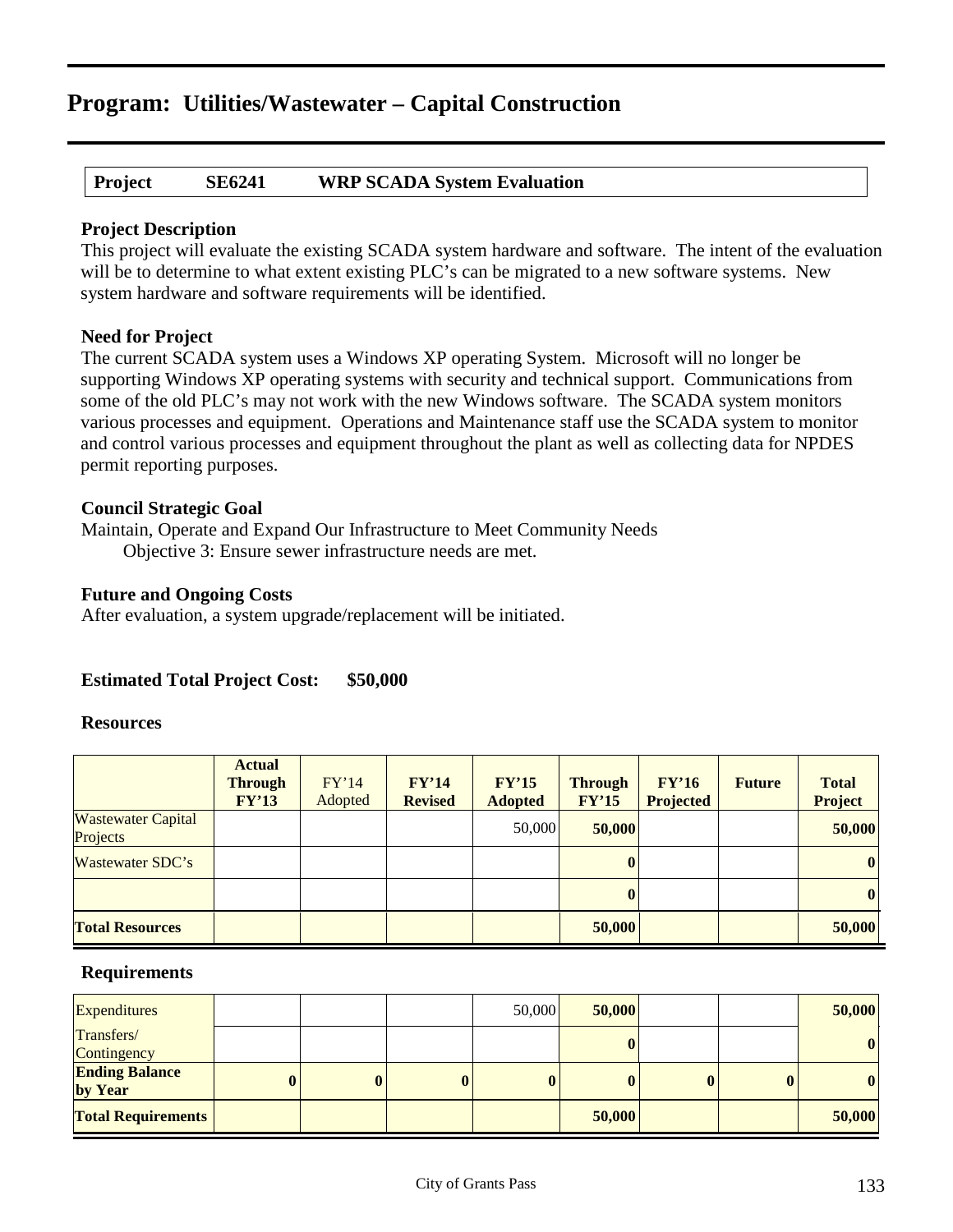### **Project SE4745 WRP/JO-GRO™ Equipment Improvement**

#### **Project Description**

This is the replacement fund for miscellaneous equipment such as gas blender, aeration basin mixers, various pumps, compressors and motors.

### **Need for Project**

Each year pieces of equipment fail due to age and/or mechanical failure. The equipment audit identified various pieces of equipment which will need to be replaced over time. This project will allow the funding of replacement equipment when needed.



#### **Council Strategic Goal**

Maintain, Operate and Expand Our Infrastructure to Meet Community Needs Objective 3: Ensure sewer infrastructure needs are met.

### **Future and Ongoing Costs**

Evaluation and repair of unanticipated problems.

### **PROJECT TO CLOSE**

### **Estimated Total Project Cost: \$50,000 per year as funds are available**

#### **Resources**

|                                       | <b>Actual</b><br><b>Through</b><br>FY'13 | FY'14<br>Adopted | FY'14<br><b>Revised</b> | FY'15<br><b>Adopted</b> | <b>Through</b><br>FY'15 | FY'16<br><b>Projected</b> | <b>Future</b> | <b>Total</b><br><b>Project</b> |
|---------------------------------------|------------------------------------------|------------------|-------------------------|-------------------------|-------------------------|---------------------------|---------------|--------------------------------|
| <b>Wastewater Capital</b><br>Projects | 400,000                                  | 50,000           | $\overline{0}$          |                         | 400,000                 |                           |               | 400,000                        |
|                                       |                                          |                  |                         |                         |                         |                           |               | $\boldsymbol{0}$               |
|                                       |                                          |                  |                         |                         |                         |                           |               | $\boldsymbol{0}$               |
| <b>Total Resources</b>                |                                          |                  |                         |                         | 400,000                 |                           |               | 400,000                        |

| <b>Expenditures</b>              | 290,487 | 88,689   | 109,513  |              | 400,000      |              | 400,000          |
|----------------------------------|---------|----------|----------|--------------|--------------|--------------|------------------|
| Transfers/<br>Contingency        |         |          |          |              | $\mathbf{0}$ |              | $\bf{0}$         |
| <b>Ending Balance</b><br>by Year | 109,513 | $\bf{0}$ | $\bf{0}$ | $\mathbf{0}$ | $\mathbf{0}$ | $\mathbf{0}$ | $\boldsymbol{0}$ |
| <b>Total Requirements</b>        |         |          |          |              | 400,000      |              | 400,000          |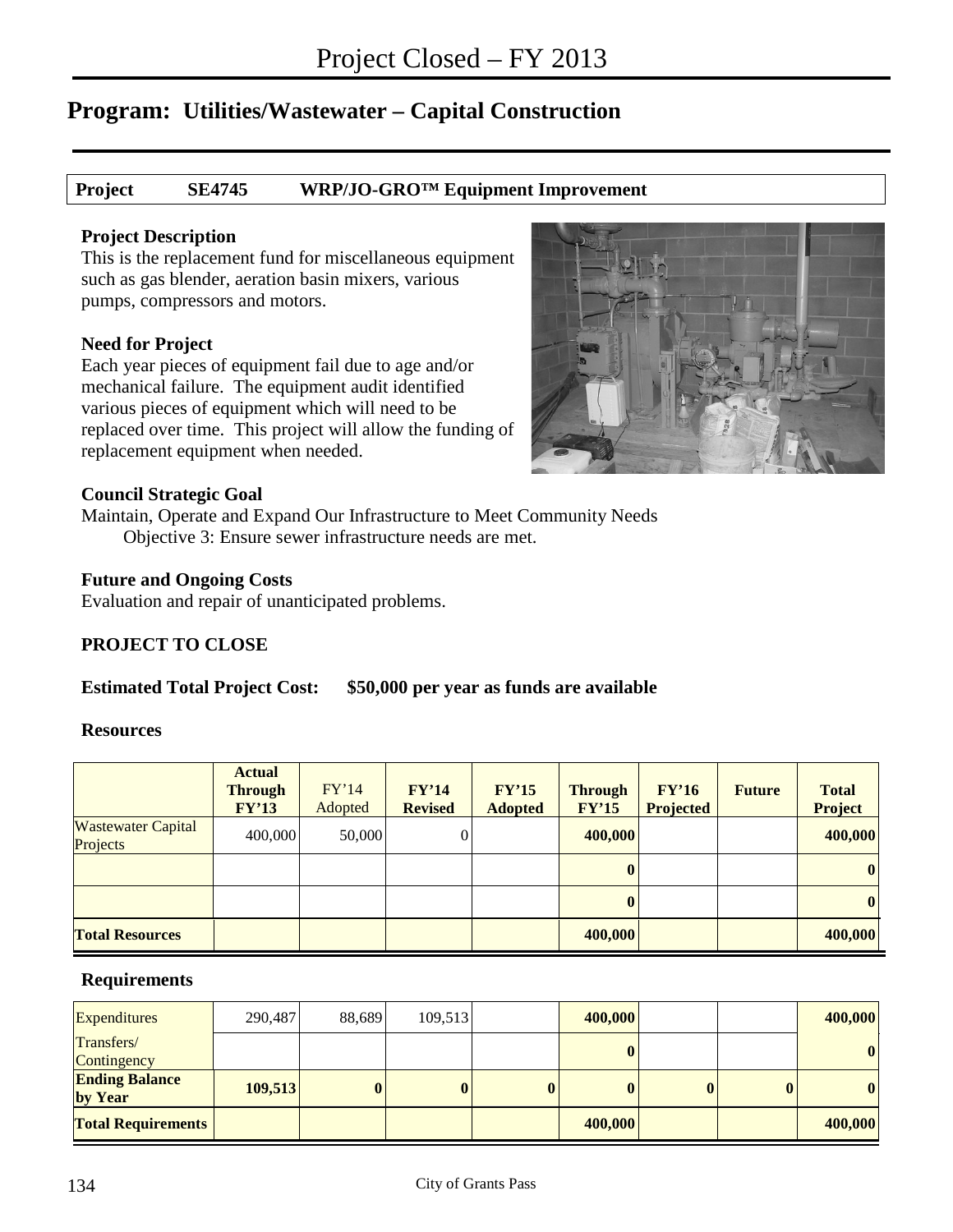### **Project SE4960 JO-GRO™ Miscellaneous Upgrades**

#### **Project Description**

This project will provide a physical storm water barrier between the green waste and compost areas. Site paving needs to be repaired/replaced. Concrete will be evaluated as an alternative to asphalt.

#### **Need for Project**

Storm water sampling with a high e-coli count will penalize the City's WRP NPDES permit. Separation of the green waste area and the compost area will clarify where the e-coli is originating. Current site paving is failing.



#### **Council Strategic Goal**

Maintain, Operate and Expand Our Infrastructure to Meet Community Needs Objective 3: Ensure sewer infrastructure needs are met.

#### **Future and Ongoing Costs**

Separation of green waste area and compost area **DID NOT** clarify origination of e.coli. Formal engineering analysis and recommendation is underway.

New project budget based upon JO-GRO™ closure; site cleanup and treatment pond abandonment.

**Estimated Total Project Cost: \$429,000** revised from \$1,200,000 which was revised from \$479,000

#### **Resources**

|                                       | <b>Actual</b><br><b>Through</b><br>FY'13 | FY'14<br>Adopted | FY'14<br><b>Revised</b> | FY'15<br><b>Adopted</b> | <b>Through</b><br>FY'15 | FY'16<br><b>Projected</b> | <b>Future</b> | <b>Total</b><br><b>Project</b> |
|---------------------------------------|------------------------------------------|------------------|-------------------------|-------------------------|-------------------------|---------------------------|---------------|--------------------------------|
| <b>Wastewater Capital</b><br>Projects | 879,000                                  | 350,000          | $-450,000$              |                         | 429,000                 |                           |               | 429,000                        |
| <b>Other</b>                          | 20                                       |                  |                         |                         | 20                      |                           |               | 20                             |
|                                       |                                          |                  |                         |                         | $\bf{0}$                |                           |               | $\bf{0}$                       |
| <b>Total Resources</b>                |                                          |                  |                         |                         | 429,020                 |                           |               | 429,020                        |

| <b>Expenditures</b>              | 290,215 | 738,805  | 138,805 | 429,020 |  | 429,020 |
|----------------------------------|---------|----------|---------|---------|--|---------|
| Transfers/<br>Contingency        |         |          |         |         |  | 0       |
| <b>Ending Balance</b><br>by Year | 588,805 | $\bf{0}$ | 0       |         |  |         |
| <b>Total Requirements</b>        |         |          |         | 429,020 |  | 429,020 |